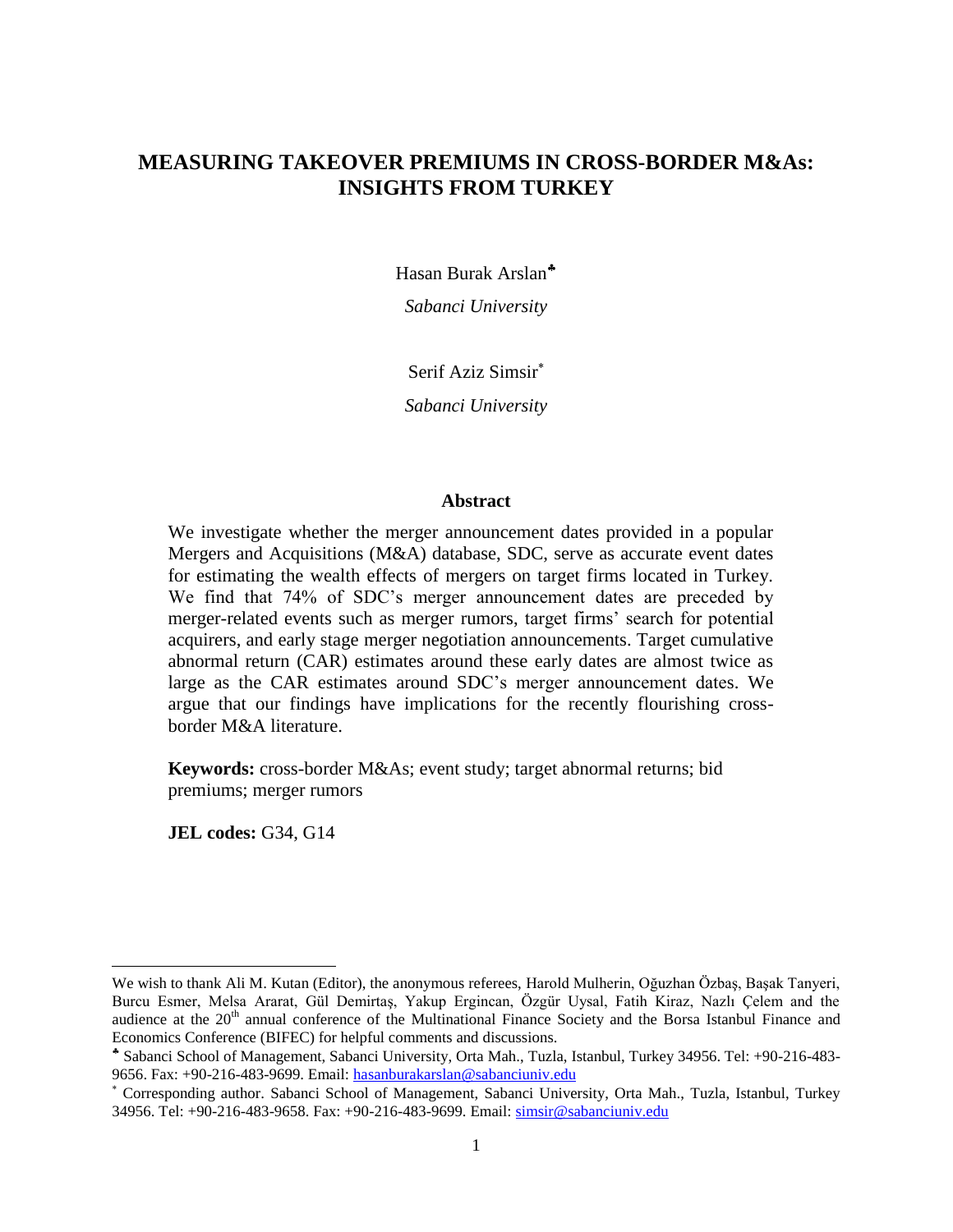### **1. Introduction**

 $\overline{\phantom{a}}$ 

The empirical Mergers & Acquisitions (M&A) literature has been enriched in the past few years by a growing number of studies analyzing the takeover mechanisms in cross-border transactions.<sup>1</sup> One of the reasons behind the growing popularity of international M&A research is the abundant and available transaction level data in commercial M&A databases. The literature survey in Mulherin and Simsir (2014) reveal that the majority of the studies in the literature rely on Thomson Reuters' Securities Data Corporation (SDC) database to gather their samples. SDC's convenient access to a wealth of data items through online search bypasses the timeconsuming data collection stage in typical empirical research projects. Therefore, with the help of SDC, researchers are now able to work with increasingly larger datasets, where the number of data points can easily reach tens of thousands.

The advantages of using datasets from SDC come with caveats, however. Netter, Stegemoller and Wintoki (2011) warn researchers that SDC's M&A coverage becomes more complete only after the early 1990s. The authors also demonstrate that SDC has vague definitions of merger types and missing observations in the "deal value" field, which are important data sources for researchers. Boone and Mulherin (2007) show that the biased termination provision data in SDC produce incorrect analysis and conclusions on the relationship between termination provisions and toeholds, deal size and judicial decisions. Officer (2007) indicates that the acquisition multiple data provided by SDC (e.g., deal value to EBITDA, price to earnings per share) are missing and inaccurate for many deals in his sample.

<sup>&</sup>lt;sup>1</sup> Cakici, Hessel and Tandon (1996) study the merger outcomes in foreign acquisitions of US target firms. Rossi and Volpin (2004) investigate the determinants of international M&As by focusing on the differences in laws and regulation across countries. Moeller and Schlingemann (2005) analyze the returns to US acquirers in cross-border deals. Bris and Cabolis (2008) examine the interaction between takeover outcomes and shareholder protection and accounting standards in the acquirer firms' countries. Mantecon (2009) discusses the alternative risk management tools that the merging firms could employ in cross-border acquisitions. Chari, Ouimet and Tesar (2009) show that acquirers are better off when they acquire targets that are located in the emerging markets. Ferreira, Massa and Matos (2010) study the role of institutional investors in cross-border M&As. Bhagat, Malhotra and Zhu (2011) investigate whether the cross-border mergers undertaken by acquirers from the emerging economies create value. Erel, Liao and Weisbach (2012) analyze the determinants of cross-border M&As, such as accounting standards, geography, bilateral trade between the merging firms' countries and the recent changes in the valuations of the target firms' stock markets. Finally, Makaew (2012) demonstrates that the cross-border M&A volume displays a wave pattern, following the trends in the business cycle.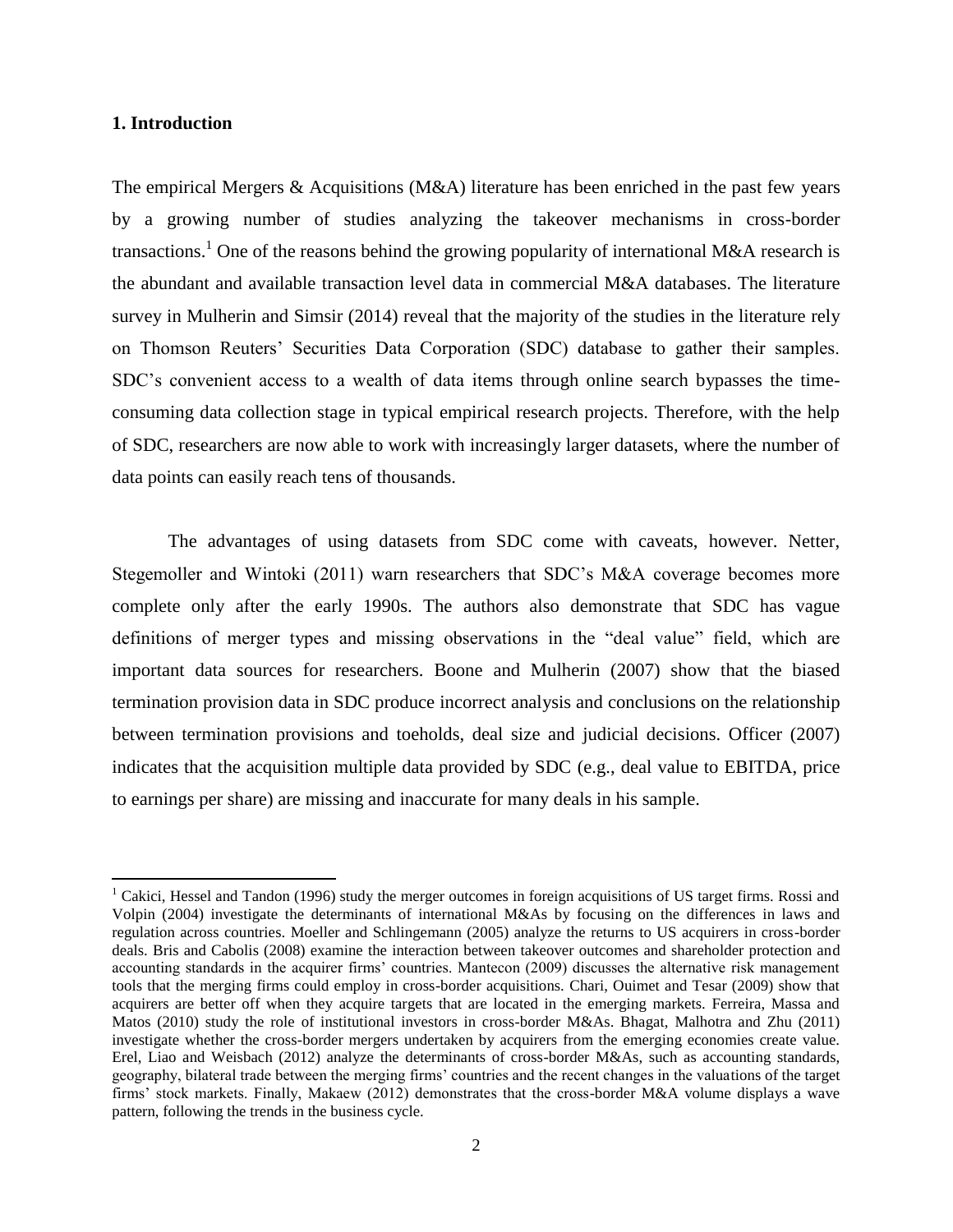In this paper, we investigate whether the deal announcement dates provided in SDC are accurate for Turkish transactions. Announcement dates are frequently used by researchers to measure the wealth effects of announced mergers, typically through event studies. Therefore, the accuracy of event dates is essential in event studies for achieving unbiased abnormal return estimates. For a sample of US transactions, Mulherin and Simsir (2014) show, for example, that about 24% of the deal announcement dates provided in SDC are preceded by merger rumors, failed transactions, and unsolicited offers made by bidders to the target firms. The authors show that there are significant market reactions around these events, and ignoring them - as many of the papers in the literature do - leads to biased target abnormal returns estimates in event studies. Following a similar methodology, we examine the frequency of such early merger-related events in Turkish transactions and the potential biases arising from their exclusion from event studies.

We download from SDC a sample of completed deals in which target firms are Turkish and the deal announcement dates are between January  $1<sup>st</sup>$ , 2005 and December 31 $<sup>st</sup>$ , 2011. Our</sup> search results in 105 transactions. We then search the Borsa Istanbul (BIST), Capital Markets Board of Turkey (CMBT) Bulletins, and national newspapers to determine whether the target firms are involved in merger-related activities within the two year period before formal merger announcement dates that are provided in SDC. We find 78 deals where the target firms experience merger-related events, such as merger rumors and search for buyer type of announcements. Because SDC records some of these early events in their "Original Date Announced" field, we refer to these events as "ODA events". The formal merger announcement dates are recorded in SDC's "Date Announced" field; hence, we identify the regular merger announcements as "DA events". After identifying ODA and DA events and dates for each deal, we run event studies around these dates to see whether markets react to the released events. We find that the mean target Cumulative Abnormal Returns (CAR) estimated five trading days before and after ODA is 6.7%, while the mean target CARs around DA over the same event window is only 3.3%. Therefore, for Turkish transactions, ignoring the merger-related events released at ODA leads to severe biases in target CAR estimates. We ascribe the significant market reactions around ODA to the fact that M&A transactions in Turkey are publicized much more often than in other markets, leading to frequent but small reactions in the stock market. Therefore, any study that attempts to calculate target CARs using a single event date, such as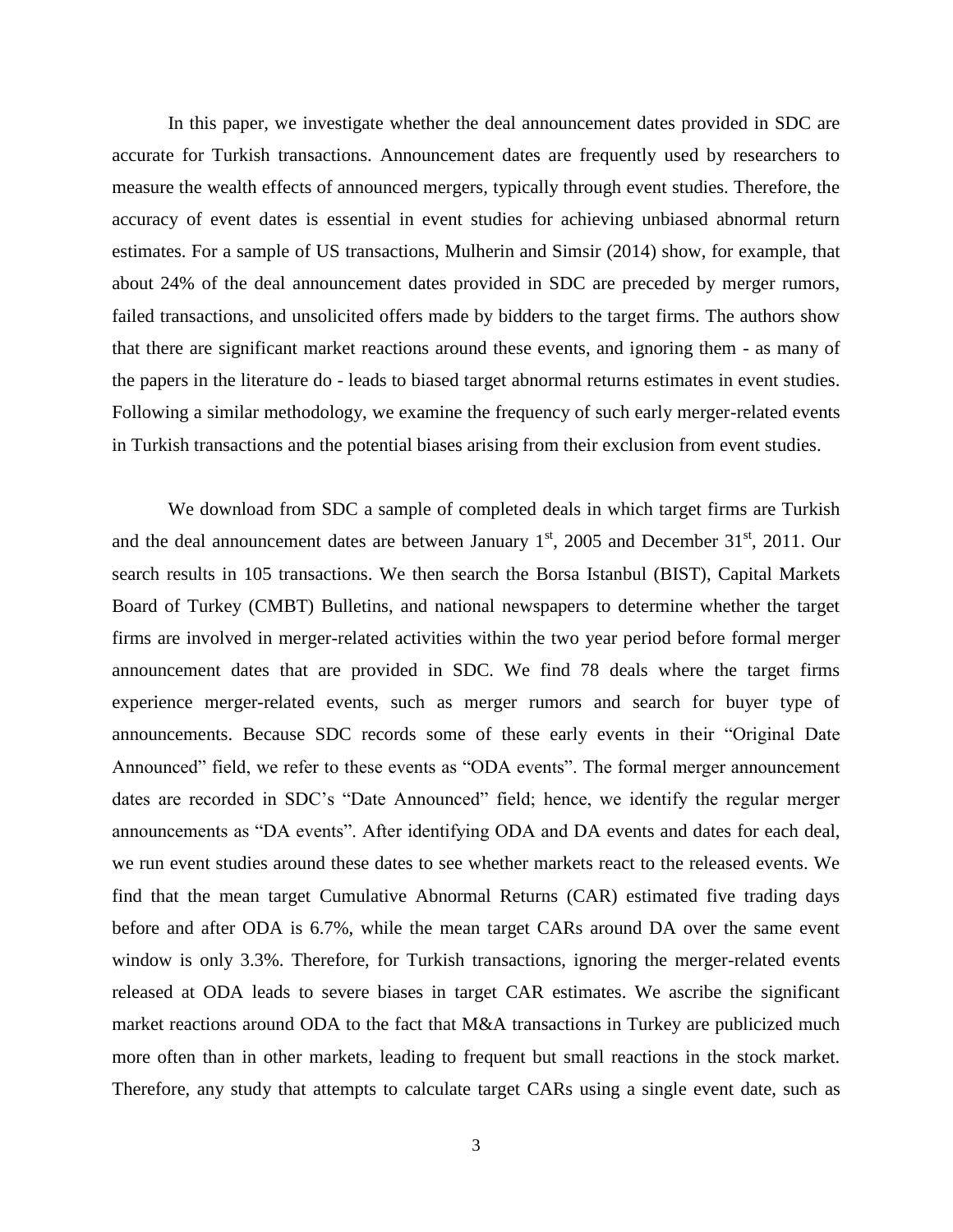DA, is severely flawed. Following Mulherin and Simsir (2014), we correct this bias by accumulating target abnormal returns over the entire period between ODA and DA. When such a correction is made, the mean target CAR figure readjusts to 9.6%.

One of the potential remedies to capture the market reactions to the merger-related events taking place before the formal announcement dates is to extend the event window in the preannouncement period. Many researchers start accumulating target abnormal returns 63 or 126 trading days before the announcement dates (Schwert (1996)). As we show in the next section, the median of the number of calendar days between the ODA and the DA is 182, which corresponds to 125 trading days. Hence, the event windows that start 63 or 126 trading days before the merger announcement dates fail to capture a significant portion of the market reactions around the early events.

The second method of estimating the wealth effects of mergers on target firm shareholders is to calculate bid premiums. Bid premiums do not make use of the stock market data around announcement dates; it involves comparing the offer price with target's stock price (called the "benchmark price") before the merger announcement date. Because SDC does not consistently record offer price data, especially for small transactions, using SDC to estimate bid premiums is not always feasible. The lack of offer price data in SDC is a more severe problem for Turkish transactions: the information available in SDC enables us to estimate bid premiums for only 21 deals. We thus hand-collect offer price data for the remaining deals and estimate bid premiums for a total of 56 deals. Hence, our approach enables us to more than double the number of bid premium observations in our sample. We then estimate bid premiums using benchmark prices that are defined with respect to DA and ODA. The mean bid premiums that are estimated using benchmark prices before DA is 18.4% while the mean bid premiums that are estimated using benchmark prices before ODA is 28.4%. Hence, the benchmark price in bid premium estimates should be selected using ODA as the event date rather than DA.

Our findings have implications to the cross-border M&A literature, where a significant number of papers have investigated the wealth effects of mergers and estimated target CARs and bid premiums using the announcement dates provided in SDC. Given that the sample sizes in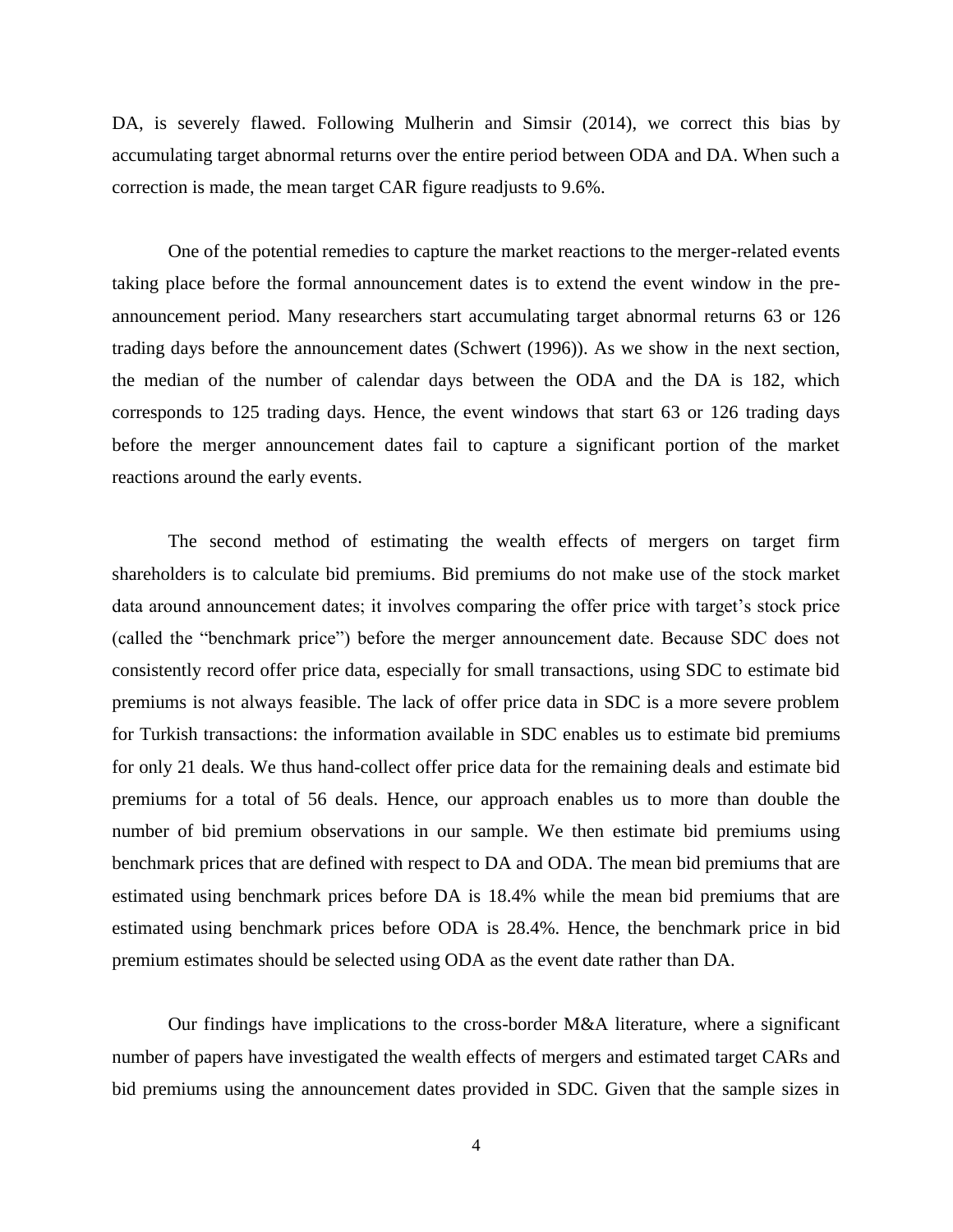cross-border M&A studies are quite large, hand-collecting the event dates from national news sources is very costly. In addition, researchers may lack multi-lingual skills or knowledge of the local business environments to perform news searches in the country of interest. For instance, Rossi and Volpin (2004) study the determinants of bid premiums using a sample of 4,007 takeovers that span 35 countries (Table 7, page 294). Bris and Cabolis (2008) estimate matchingacquisition-adjusted target CARs for a sample of 241 deals from 31 countries (Table 5, page 629). Ferreira, Massa and Matos (2010) calculate target CARs for 176 deals from at least 26 countries (Table 12, page 639). If the M&A markets in the other emerging markets have similar characteristics to that of in Turkey, ignoring the possibility of ODA events could lead to biased estimates of the wealth effects of announced mergers. Despite its costs, researchers should take extra caution in identifying the event dates while running event studies in emerging countries.

The wealth effects of mergers on target firm shareholders are considerably larger in developed countries than in emerging countries. In the US, the mean target CARs are in the vicinity of 25-30% while bid premiums range from 40-50% (Eckbo (2009)). In Europe, the samples are more heterogeneous than those in the US, due to the fact that the Euro area consists of countries with differing M&A regulations, but the target CAR estimates vary between 10% - 20% (Campa and Hernando (2004), Goergen and Renneboog (2004), Martynova and Renneboog (2011), Craninckx and Huyghebaert (2011) and Geranio and Zanotti (2012)). <sup>2</sup> In emerging countries, target CARs and bid premium estimates are much lower. Sehgal, Banerjee and Deisting (2012) analyze the mergers in BRICS countries (Brasil, Russia, India, China, and South Africa) and find that the average target CARs over the  $(-1,+1)$  event period relative to the merger announcement date are 1.95%. Song et al (2011) report that the mean CARs experienced by target firms in Malaysia, Thailand, and Indonesia over the  $(-1,+1)$  event window is 2.69% (calculated from Table 4). Wong and Cheung (2009) estimate CARs for targets in Hong Kong, China, Taiwan, Singapore, Japan, and South Korea and find that the mean target CARs over the (-1,0) period is -0.24%. The authors studying the wealth effects of mergers on target firm shareholders in emerging economies usually cite the problem of information leakage before formal announcement dates (Pop (2006)). The studies argue that the change in stock prices of

<sup>&</sup>lt;sup>2</sup> The average target CAR estimates for the European Leveraged Buyout (LBO) deals are around 25-30% (Renneboog, Simons and Wright (2007) and Andres, Betzer and Weir (2007)).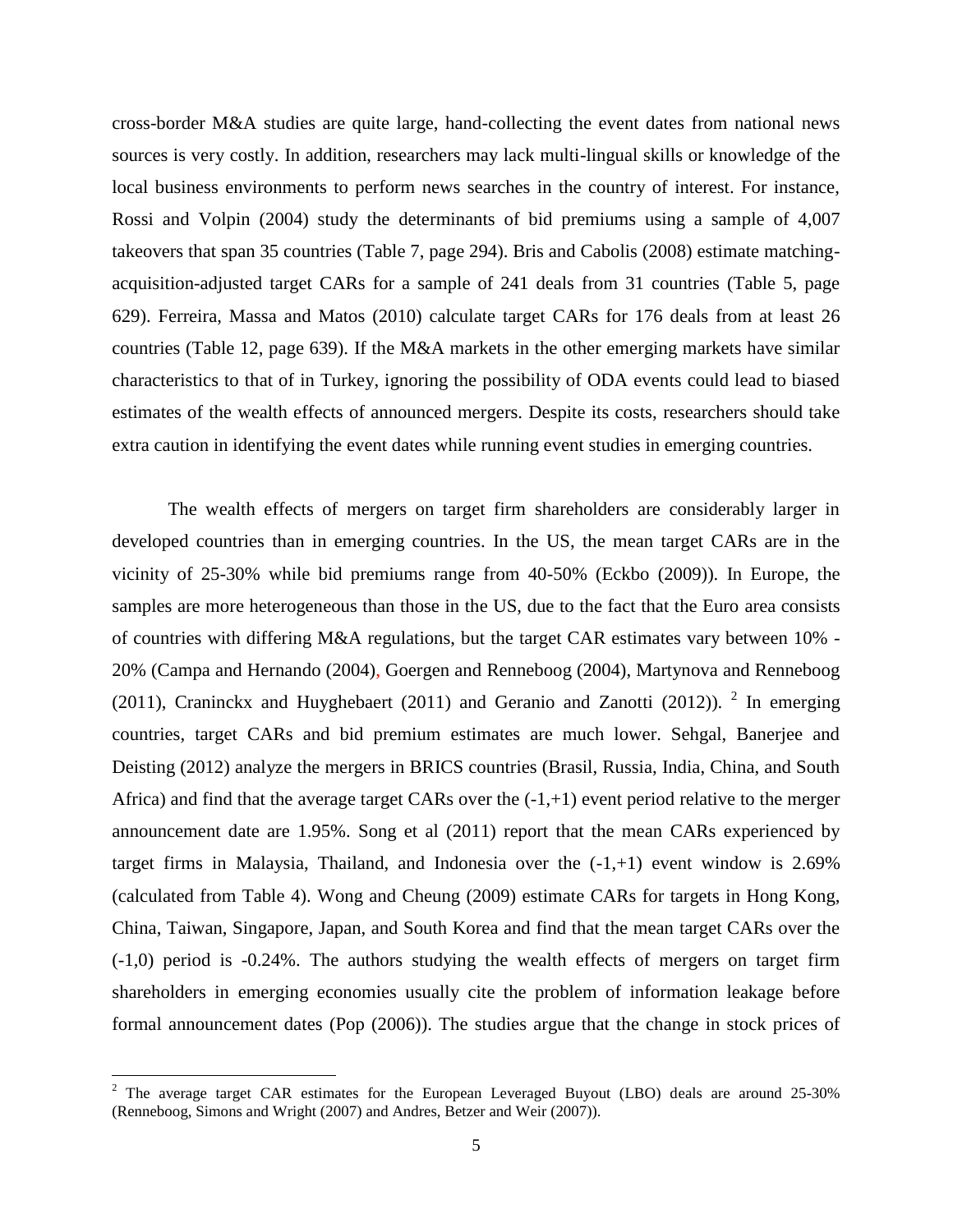target firms at the formal merger announcement dates does not reflect the true effects of mergers on target firm shareholders due to the significant runups in the pre-announcement period. Our suspicion is that the low takeover premiums estimated in emerging economies could partially be explained by the aforecited estimation problem rather than the commonly cited structural factors.

Our findings, taken together with those presented in Mulherin and Simsir (2014), provide further evidence on the structural differences between the takeover markets in developed and emerging economies. The first major distinction is that the incidence of merger-related events in the pre-announcement period is much higher in Turkey (74%) than in the US (24%). One of the possible explanations for the significantly higher frequency of ODA events in Turkey is that the insider trading laws in the emerging economies tend to be more lenient than the developed economies (Bhattacharya et.al (2000) and Griffin, Hirschey and Kelly (2011)). Lenient trading regulations allow insiders to trade on their private information, leading to a slow diffusion of their private information in the stock market. In the case of mergers, when the volume of the private information trading reaches a critical point, merger-related events start to materialize either through merger rumors or target firms' own revelation of the ongoing merger negotiations. The second difference between the US and Turkish markets is the relative magnitude of the market reactions around the ODA events. In the US, target firm stocks appreciate an average of 18.6% on the merger-related early date and another 13.8% on the final merger announcement date. In contrast, the average increase in the stock prices of Turkish target firms is 6.7% on the initial merger-related event date and 3.3% on the eventual formal merger announcement date. While the price reactions to target stocks around the two event dates are of comparable magnitude in the US, the average market reaction around the initial merger-related events in Turkish markets is about twice as large as the market reaction at the final announcement dates. As we show in the next section, the majority of the early events in Turkish markets (51%) are announced by target firms to disclose the early stage merger negotiations with bidders. In the US, the frequency of these events is only 13%. Hence, the large market reactions at the ODA events in Turkey are due to merging firms' voluntary or involuntary (e.g., as a response to excessive trading in the stock market) disclosure of the merger plans to the public.  $3$ 

 $3$  We wish to note that the M&A activity in emerging markets has recently drawn considerable interest from academic researchers. The range of topics in this field include the determinants of M&A activity (Agarwal and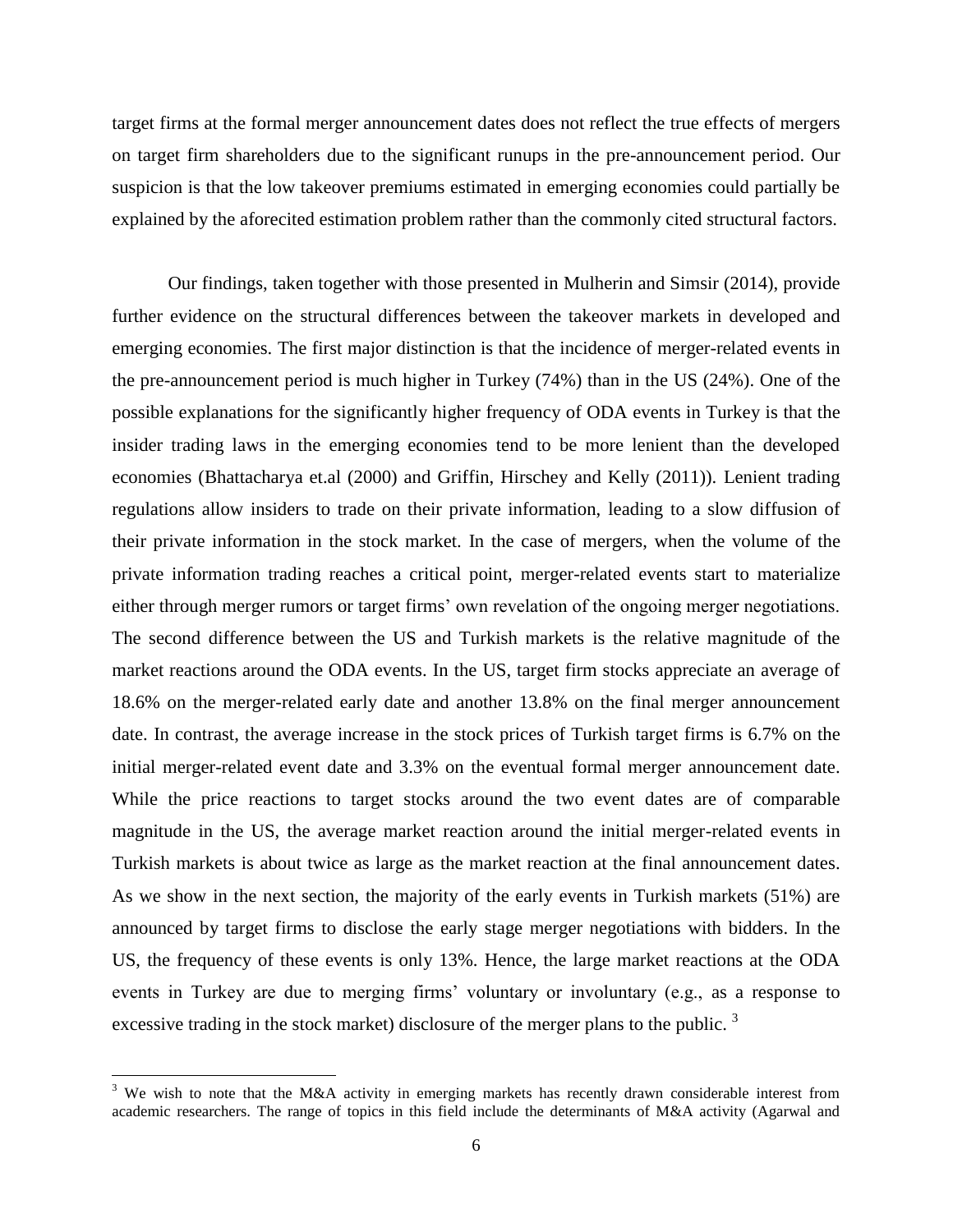The volume of M&A transactions in Turkey has been increasing since the early 2000s, mostly due to political stabilization, high economic growth, and increased Foreign Direct Investment (FDI). Parallel to the developments in the M&A market, academic M&A research has seen an increasing number of studies on corporate takeovers in the past decade, on topics such as the overall M&A activity in Turkey (Ertaş (1998), Jensen (2010), Akdoğu (2011) and Akdoğu (2012)), the effects of mergers on the financial performances of merging firms (Erkan (2003), Mandacı (2005), Akın and Kılıç (2008) and Akben-Selçuk (2008)), and detailed case studies on specific mergers (Arslan (2007), Bumin and Cengiz (2009) and Yıldız-Tulum and Aytekin (2009)). Our study relates closely to the set of papers that examine the wealth effects of mergers on acquirer and target firm shareholders. Mandacı (2004) analyzes 12 BIST-listed target firms that experienced a takeover between 1999 and 2003. The author finds that the mean target CARs over the (-5,+5) event window is 9.6%. Çukur and Eryiğit (2006) investigate mergers in the banking sector in 2004 and 2005. The number of observations in their sample (five) does not allow for an in-depth analysis of target CARs, though the authors show that target firms experience positive CARs around the merger announcement or merger initiation dates. Tanyeri (2008) analyzes 19 mergers in the banking industry over the 2004-2006 period and finds that the mean target CARs over the five-day period around the announcement date is 5.57%. Oelger and Schiereck (2011) examine the wealth effects of mergers on acquiring firm shareholders using 119 deals over the period of 1992 and 2010 and find that the mean acquirer CARs over the (- 10,+10) event window around the merger announcement dates is 3.35%. Finally, Hekimoğlu and Tanyeri (2011) analyze full and partial acquisitions of non-financial Turkish firms between 1991 and 2009. The authors download their sample from SDC and end up with 142 observations that conform to the above criteria. The mean target CARs over the  $(-1, +1)$  event window is 8.56% in full acquisitions and 2.25% in partial sales.

The plan of the paper is as follows. In Section 2, we describe the data formation steps, and the variables that we use in our analysis. Section 3 shows our empirical results, basically the

Bhattacharjea (2006)), the effect of investor protection on merger outcomes (Pan et.al (2010)), performance and characteristics of acquiring firms (Lin and Lee (2010), Chi, Sun and Young (2011) and Yen, Chou and Andre (2013)) and target firms (Zhu and Jog (2012)).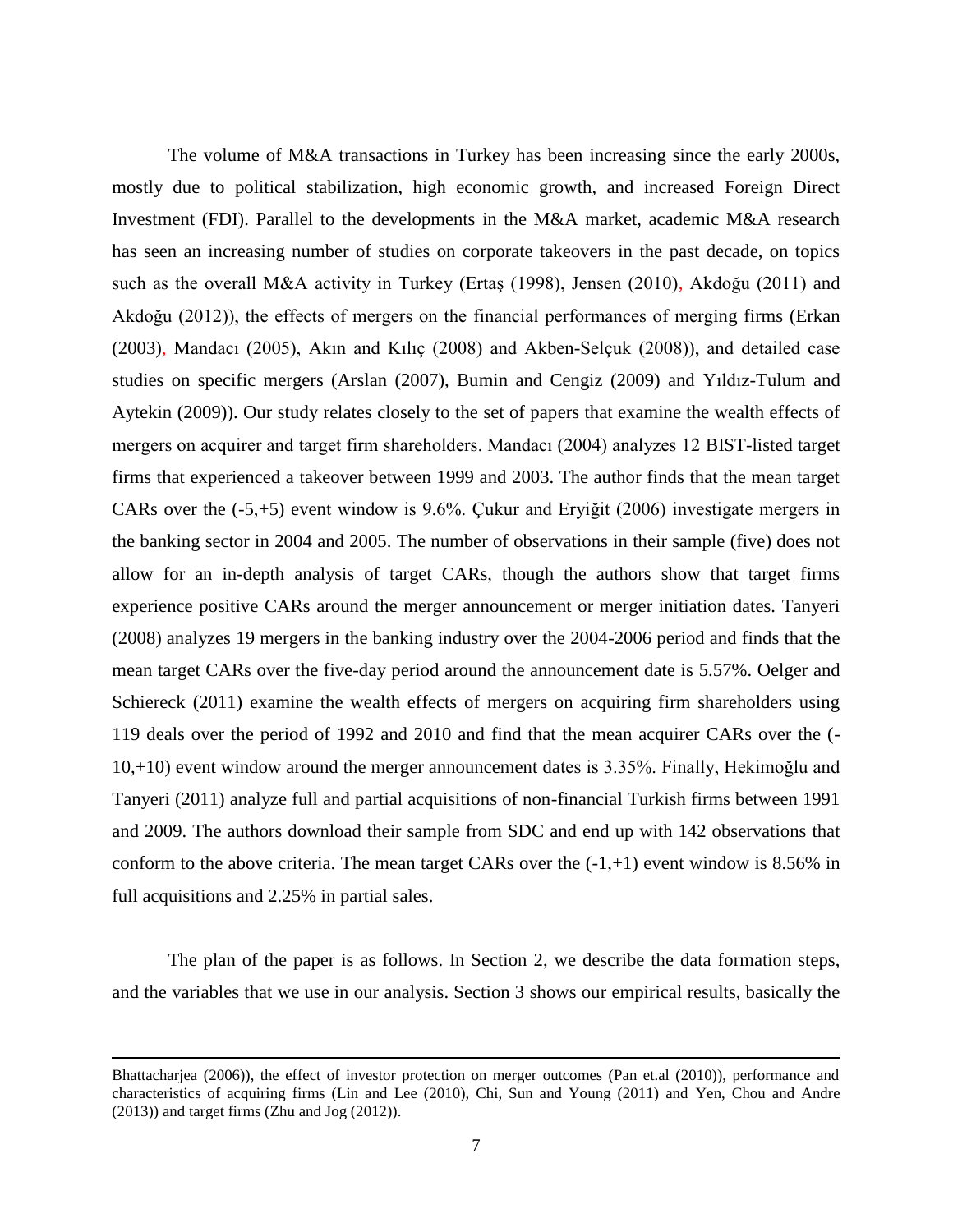target CAR and the bid premium estimates. In Section 4, we test whether our findings in the univariate analysis hold in a multivariate setting. Section 5 concludes the paper.

### **2. The Data**

 $\overline{\phantom{a}}$ 

We use SDC's "Non-US Mergers and Acquisitions" database to create our sample. We download from SDC the deals that satisfy the following criteria: (i) deal announcement dates are between 1 January 2005 and 31 December 2011, (ii) targets are publicly listed Turkish firms and (iii) the announced deals are eventually completed. We do not impose any filter for the acquirer firms. Our initial search results in 118 transactions. We eliminate duplicate observations where target firms appear in SDC more than once within five calendar days of the deal announcement dates. The resulting sample consists of 105 transactions. We use Stockground, a local financial database specializing in Turkish securities, to gather the accounting and the stock price information of the target firms in our sample.  $45$ 

The distinguishing element of our study is the investigation of merger-related events before the merger announcement dates reported in SDC. For the 105 deals in our sample, we obtain merger-related information from news sources such as national newspapers (through the search engine in Stockground), BIST, CMBT Bulletins, and Public Disclosure Platform (PDP) starting two years before the announcement dates of the transactions. <sup>6</sup> BIST and CMBT Bulletins aim to disseminate new and material information regarding the operations and financials of the public companies to the investors as quickly as possible. PDP is a search platform that combines the announcements located in the two databases. Hence, M&A types of

<sup>&</sup>lt;sup>4</sup> We considered DataStream for gathering the financials of the target firms. DataStream does not keep the financials of the target firms that are delisted from the BIST after they are acquired, and it lacks some of the key financials of the not-delisting target firms. These problems with DataStream lead us to use Stockground as our primary data source.

<sup>&</sup>lt;sup>5</sup> We should note that we did not verify from alternative sources the completeness of the coverage of the SDC database for Turkish mergers. We are also unable to comment on the accuracy of the key deal characteristics (e.g., percent-owned after transaction) that are provided by the SDC. Our study focuses solely on the proper use of the merger announcement dates for the deals that appear in the SDC database.

<sup>6</sup> Except for one deal, all merger-related events appear within one calendar year of the merger announcement dates. Hence, the two year pre-announcement window is practically equivalent to a one-year window.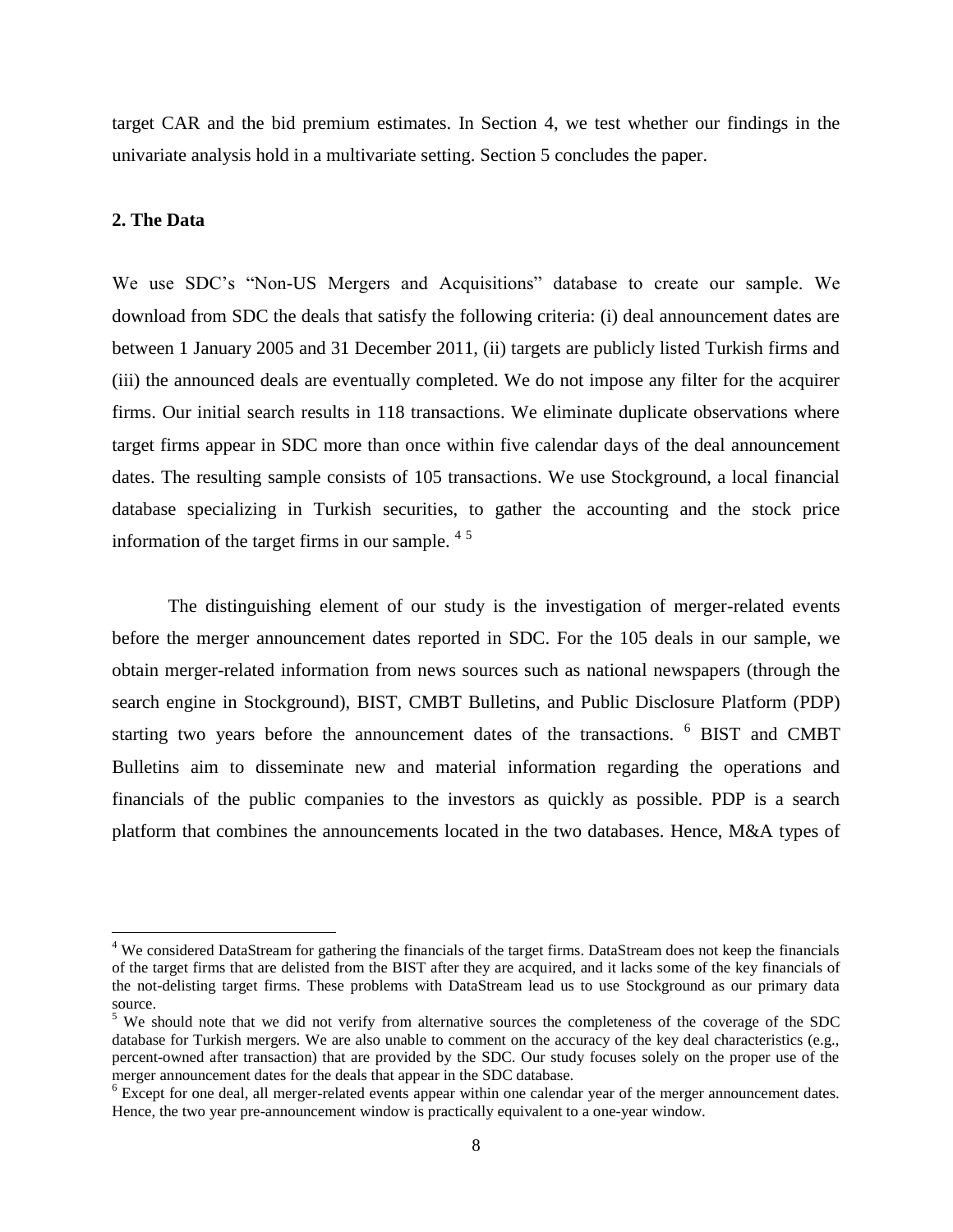corporate announcements, including early stage merger-related events, are expected to appear in these databases.<sup>7</sup>

In Table 1, we summarize the frequency and content of the merger-related news appearing prior to SDC's announcement dates. In 78 deals, we are able to find a merger-related event that the target firms are involved in before DA. In 40 of them, target firms announce early stage merger negotiations with the bidders. In the majority of the cases, the merging parties state that the negotiations between the two parties have begun but a definitive agreement is not yet reached. In the remaining cases, the merging firms announce that they reached an agreement for the merger, meaning that the DA provided in SDC is incorrect. The second most common merger-related event occurring before DA is merger rumors. In 19 of the deals, target firms are rumored to be takeover candidates in the national press. The merging firms typically do not confirm these rumors and notify PDP, stating that no material information exists which they could share at that point with the public. The third most common corporate event in the pre-DA period is the search-for-buyer type of announcements by target firms. 17 of the target firms in our sample publicly express their willingness to negotiate takeovers with the potential bidders. In some cases, they retain investment banks to start the auction process and notify PDP about their intentions of a sale.

The second part of Table 1 summarizes the number of calendar days between the ODA and the DA with respect to the types of ODA events. For merger rumors, the average number of calendar days between the two dates is 235, while for search for buyer types of announcements the average is 223 calendar days. Compared to these two event types, early stage merger announcements are observed shortly before the DA, with a mean value of 145 calendar days.

## [Table 1]

Table 2 summarizes the key deal and target firm characteristics of our sample. As Panel A shows, only 7.6% of the observations in our sample are tender offer deals (as defined in SDC).

<sup>&</sup>lt;sup>7</sup> When our search results in multiple events for the same target firm, we record the first event as our primary merger-related event. Therefore, at most one merger-related event is associated with each deal.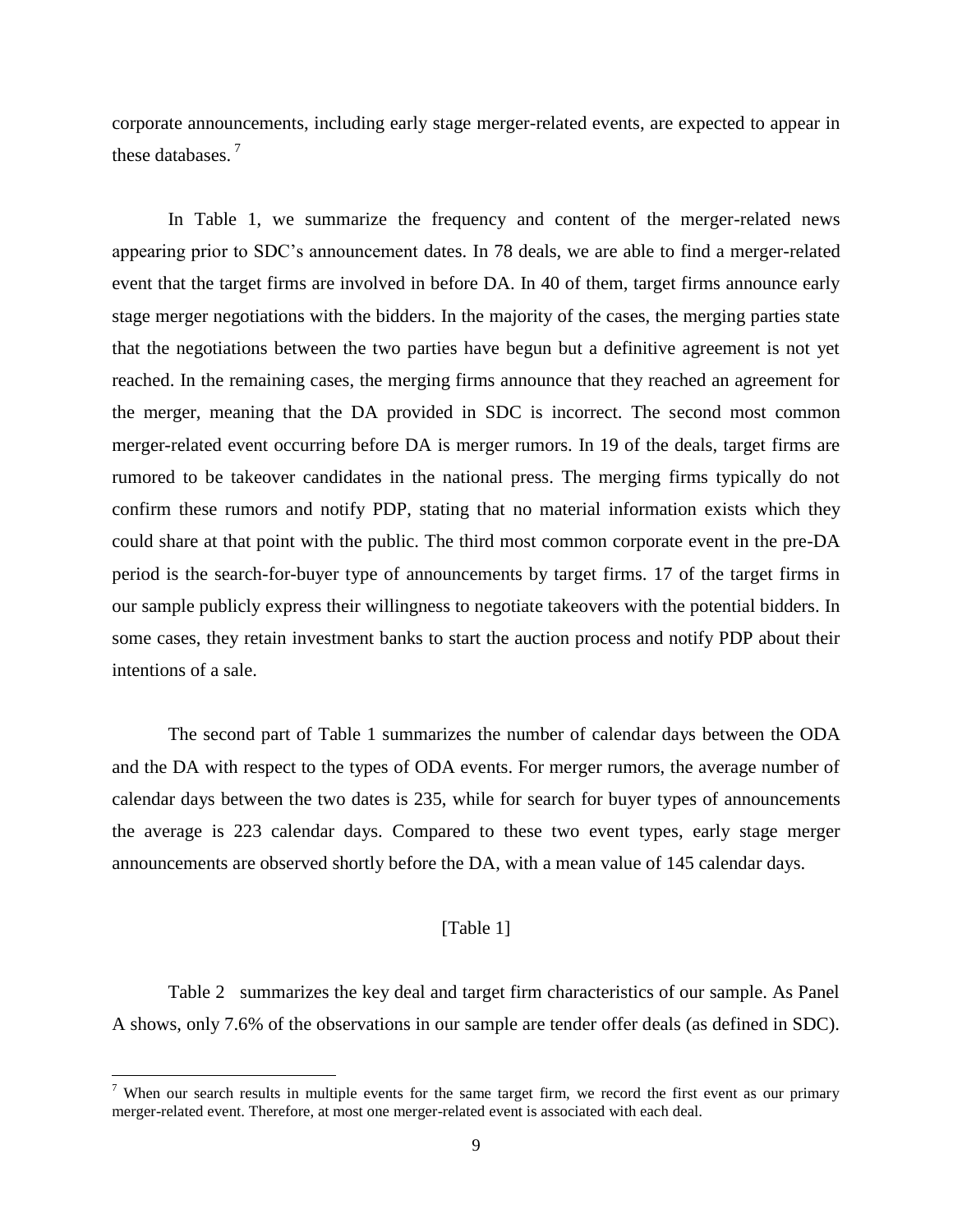While the volume of M&A transactions in Turkey has been increasing since the early 2000s, the frequency of tender offers and hostile transactions has been quite low. Yurtoğlu (2003) examines the ownership structures of publicly listed firms in Turkey and reports that gaining the control of target firms through hostile takeover bids is almost impossible due to large and controlling block holders in Turkish firms. Turkish deals are quite homogenous with respect to the method of payment as well. We have only one case where the target firm receives the stock of the acquirer as a payment. All remaining deals are cash deals. These two findings are consistent with those of Rossi and Volpin (2004) who find that no hostile takeover bids exist in Turkey and acquisitions are paid entirely in cash.

We classify deals as intra-industry if the 2-digit SIC codes of the merging firms (as defined in SDC) match. The potential synergies between the merging parties are expected to be higher when the merging firms are in the same industry, or their assets are related with each other. In 38.1% of the deals in our sample, the assets of the merging firms are related to each other. Another potentially interesting deal characteristic is the "percent owned after transaction" variable, which is the percent ownership of the acquirer in the target firm after the transaction. A median post-merger equity ownership by acquirers of 51% means that the frequency of majority and minority acquisitions is nearly the same. The wealth effects of majority and minority acquisitions are quite different from each other as the latter may not let the acquirers use the potential gains arising due to the inefficient management of the assets of target firms. We create an indicator variable, "privatization dummy", to capture the deals that involve privatization of the target firms. Our sample contains three privatization deals (Eregli Demir Celik, Tupras and Petkim) in which the Turkish government sold their stakes in these publicly traded companies. Finally, we categorize acquirer firms with respect to their nationalities and their public statuses. 39% of the acquirers are public firms; 44.8%, non-Turkish.

Another point we wish to make at this point relates to the nature of the transactions in Turkey. In developed economies, especially in the US, the wealth effects of mergers on target shareholders are typically examined through cases where the acquirers gain the majority control of the target firms. Acquirers could decide to squeeze out the dissenting shareholders once control of the target firms is achieved in the first step transaction. In Turkey, a significant portion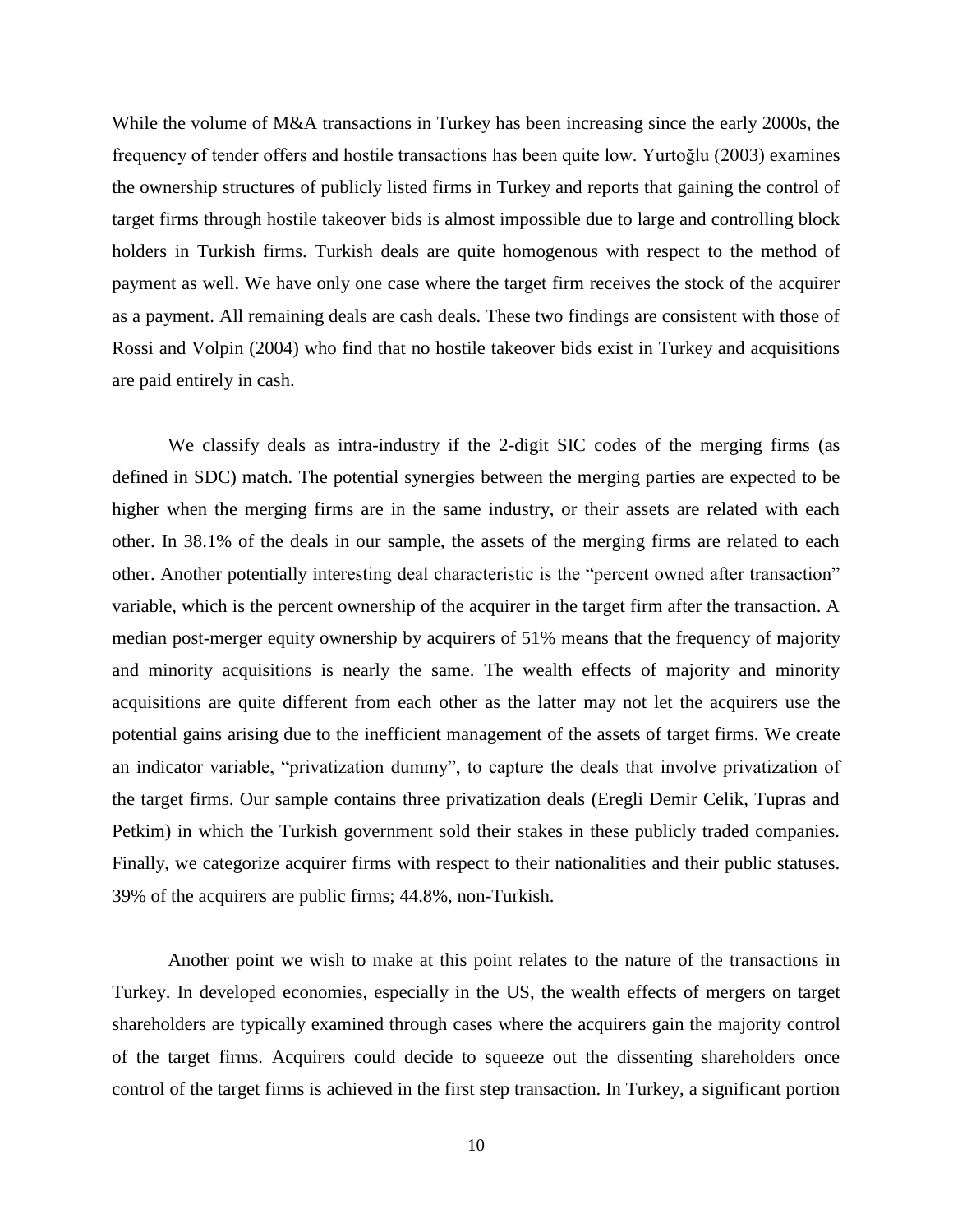of the deals are equity sales. For instance, a blockholder in the target firm may sell his or her shares to a third party through private negotiations. When the deal is announced to the public, the reaction in the stock market is partially due to the expectation that the acquirer will acquire all of the outstanding shares of the target firm, and partially due to a revaluation effect. That is, the transaction price provides a new signal to the market about the post-merger stand alone value of the target firms.

Panel B in Table 2 shows several financial characteristics of the target firms in our sample. The balance sheets and the income statements of the target firms are standardized with respect to the International Financial Reporting Standards (IFRS). Because merger-related events and agreements could alter the financial statements and the market valuations of target firms, we use the data from their most recent financial statements that are filed before the merger announcement dates. The financial ratios that we consider in our study include target firm liquidity (quick ratio), operating profitability (EBITDA margin), market valuation (Price/Earnings ratio), size (book value of total assets) and capital structure (book leverage). Because financial firms structurally differ from non-financials, we exclude financial targets from our analysis in Panel B. We inflation-adjust all of the items in the financial statements of the target firms. The construction of the financial variables is explained in Table 2.

## [Table 2]

We are able to calculate the financial ratios of 70 target firms in our sample. The mean and median quick ratios of 1.65 and 0.135, respectively, suggest that financial distress could be a serious problem for a portion of the target firms in our sample. The distribution of the operating profit margins of target firms is left skewed, with a median of 8.4% and a mean of zero. The median (book) value of target firms' assets is 285 million Turkish Lira (202 million USD). The largest target firm in our sample has a (book) value of assets worth 43.4 billion Turkish Lira (32.1 billion USD).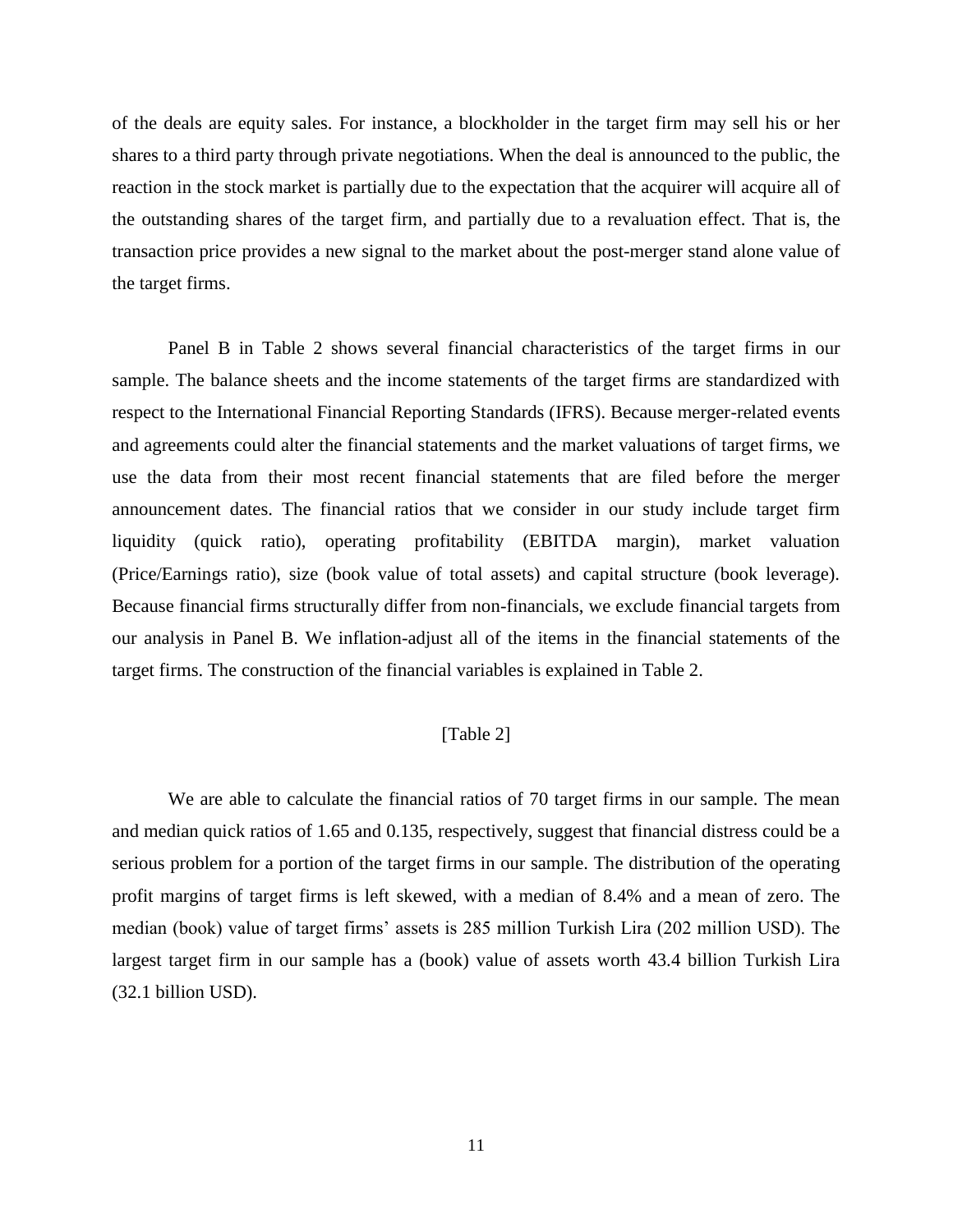## **3. Measuring Wealth Effects of Acquisitions**

We consider two methods for measuring the wealth effects of announced mergers on target firm shareholders. The first one involves running event studies to estimate the abnormal returns experienced by target firms around the merger announcement dates. The second one compares the offer price with the stock price of the target firm before the announcement date of the merger. We discuss each method in the following two subsections.

#### **3.1. Event Studies**

To estimate the abnormal returns experienced by target firm shareholders around the announcement of mergers, we run a one-factor model for each target firm in our sample. That is, we estimate the parameters of the one-factor model in the estimation window:

$$
R_{it} = \alpha_i + \beta_i R_{mt} + \varepsilon_t \tag{1}
$$

where  $R_{it}$  is the security return and  $R_{mt}$  is the BIST-100 market return at time t. We run the onefactor regression using an estimation window of (-819,-315) trading days relative to DA. We do not run the one-factor model if the number of observations in the estimation window is less than 250. After estimating  $\hat{\alpha}$  and  $\hat{\beta}$  using the daily returns in the estimation window, we calculate the expected (or normal) returns in the event period. The abnormal returns are then defined as realized returns minus expected returns. To show the sensitivity of our results with respect to the choice of the event windows, we accumulate abnormal returns over  $(-1, +1)$ ,  $(-5, +5)$ ,  $(-126, +5)$ and  $(-126,+126)$ . To assess the statistical significance of our abnormal return estimates, we employ the standardized cross-sectional test that incorporates a correction for serial dependence (see Boehmer et.al (1991) for the original version of this test). As discussed in Campbell et.al (2010), this test performs quite well when the distribution of abnormal returns is non-normal. Because abnormal stock returns tend to be non-normal in non-US countries (Campbell et.al (2010)), the standardized cross-sectional test with serial dependence correction becomes more relevant for our sample of Turkish firms.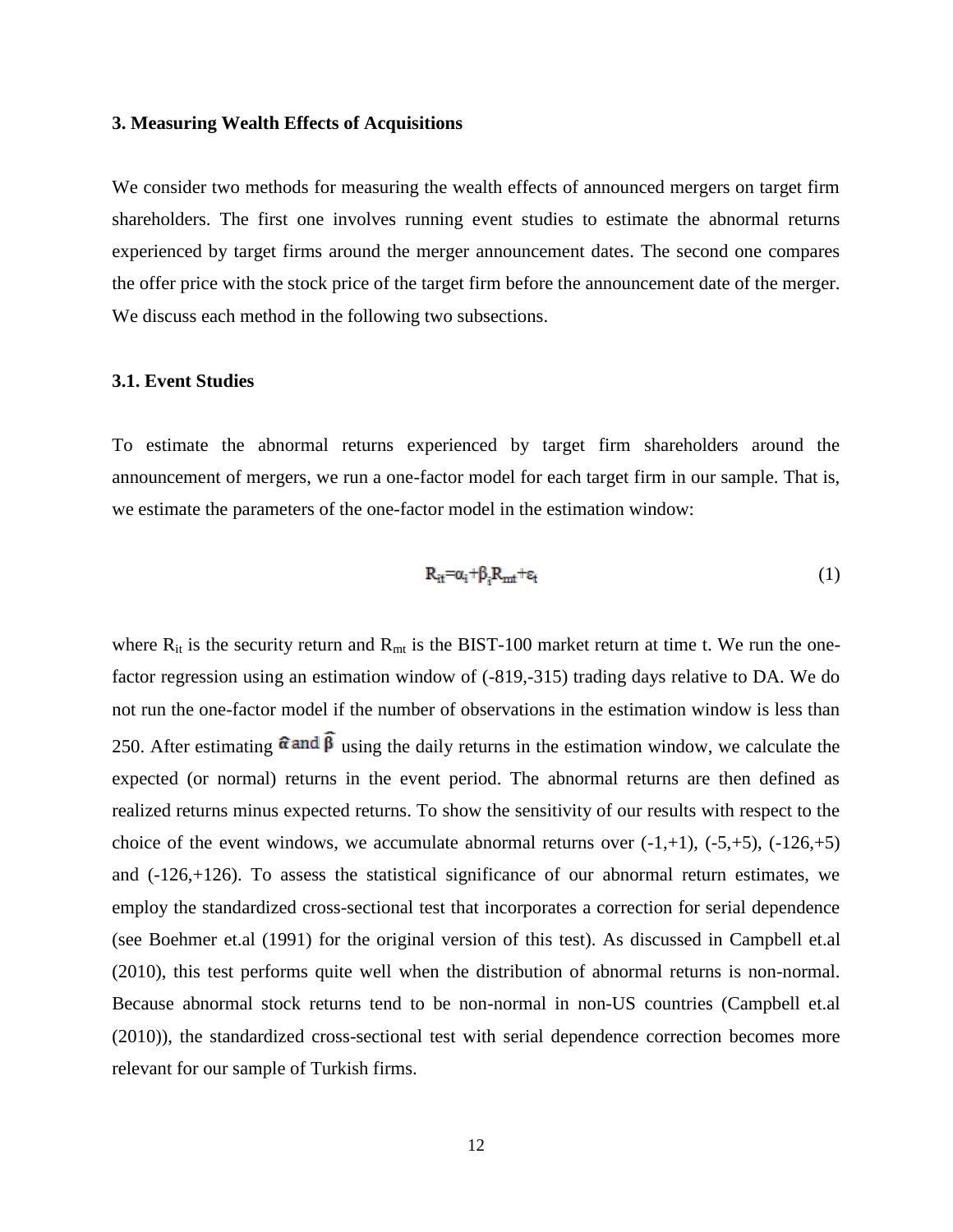We also perform event studies around the original announcement dates. The procedure is the same as previously stated except that the estimation window is (-567,-63) trading days relative to the ODA. We wish to note here that the estimation window for calculating the parameters of the one-factor model around DA is chosen so that it does not overlap with the ODA dates. The maximum number of days between DA and ODA is 437 calendar days, corresponding to about 302 trading days. Therefore, ODA events do not appear in the (-819,- 315) estimation window and thus bias the parameter estimations. Because earlier merger-related events are not an issue for estimating abnormal returns around ODA, we shift the estimation window to  $(-567,-63)$ . Note that both estimation windows contain 504 trading days.

In Table 3, we examine the behavior of target abnormal returns around ODA and DA. In Panel A, we list the average abnormal returns to target firms starting five trading days before DA and ending five trading days after. The average abnormal returns in the pre-DA period are generally positive, though the statistical significance starts to appear on trading day -1. The mean abnormal returns on trading days -1 and 0 are 1.1% and 1.2% respectively. The abnormal returns on trading day +1 are not statistically different than zero, but the average abnormal returns on trading day  $+2$  is a statistically significant  $-0.8\%$ . In the bottom five rows of Panel A, we show the average CARs accumulated over different event windows. The mean target CARs over the (- 1,+1) and (-5,+5) windows are 2.5% and 3.3%, respectively. While these estimates are statistically significant at the 1% and 5% levels, respectively, the median values are not. This shows the importance of reporting the mean and median values of the abnormal return distributions. The remaining event windows specifications aim to capture the market reactions in the pre-announcement period by accumulating the abnormal returns 126 trading days before the DA. The mean CARs over the  $(-126,-5)$  event window is 9.8%, which is significant at the 1% level. Hence, an event window that does not even capture the stock market reaction at the merger announcement date yields statistically positive and sizable abnormal returns. When the event windows are extended to include the market reactions in the announcement and postannouncement periods, the CAR estimates grow larger. The mean CARs over the (-126,+5) event window is 12.8%, while the mean CARs over the (-126,+126) event window is 17.4%.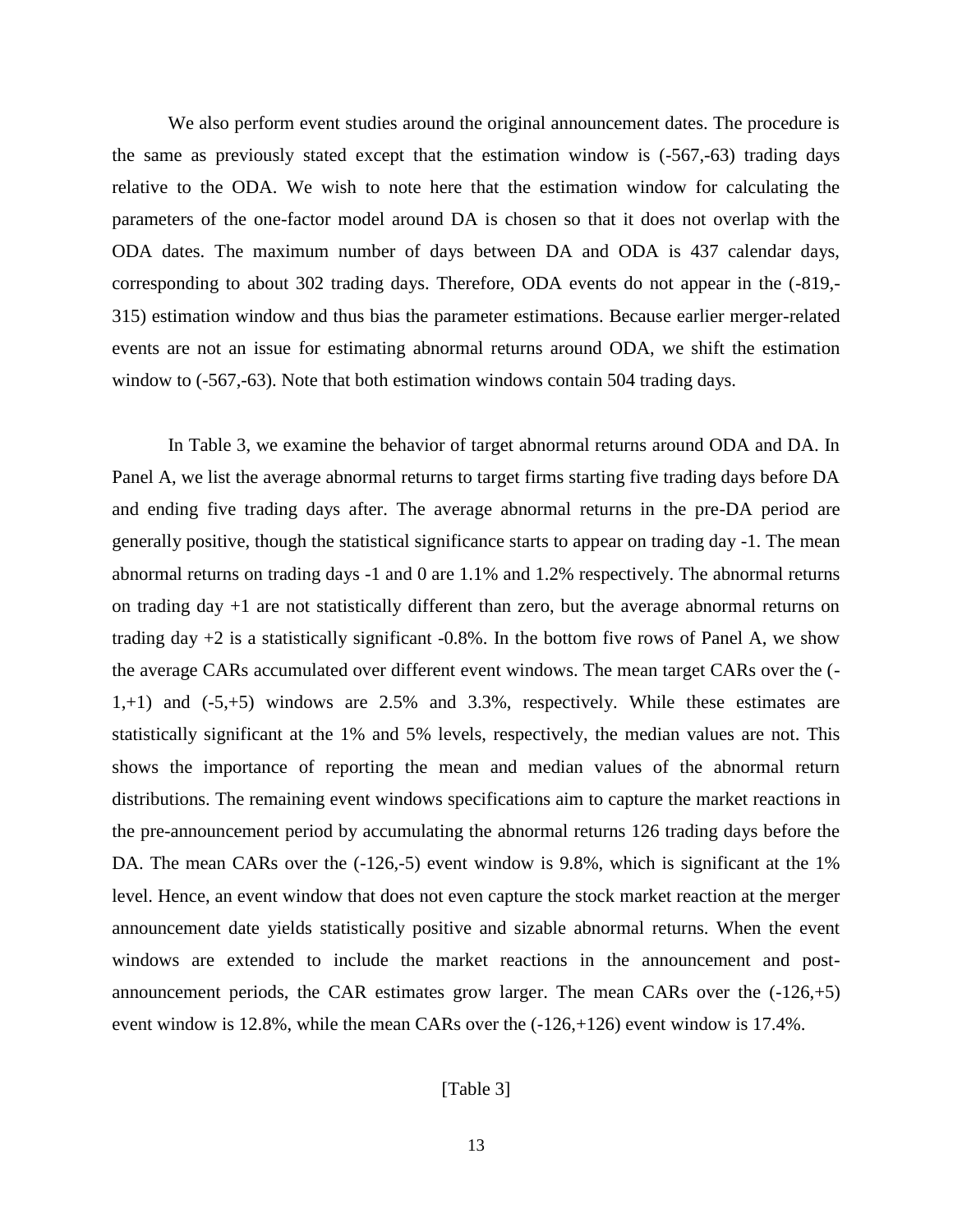Compared to the other studies in the literature, the market reactions immediately around DA seem quite small. Panel B provides the evidence as to why this is the case. As discussed earlier, in 78 of the deals in our sample, the possibility of a merger is released to the stock market in the pre-DA period. For these target firms, the mean abnormal returns are positive and statistically significant starting five trading days before the ODA. The mean abnormal returns to the target firms on trading days -2, -1 and 0 are 1%, 2% and 2.8%, respectively. The median abnormal returns on these dates are also statistically positive. The resulting CARs estimated around  $(-1, +1)$  and  $(-5, +5)$  are 5.5% and 6.7%, respectively. Even for this subsample, where the merger-related information is supposed to be released to the stock market the first time at ODA, the abnormal returns in the pre-ODA period are significantly positive: the mean target CARs around the (-63,-5) period is 8.5%. There could be potential reasons behind the run-up in the pre-ODA period, though market anticipation and private information trading are the most possible explanations.<sup>8</sup>

We should note that the CAR estimates in Panel B are higher than are the CAR estimates in Panel A. We therefore infer that performing event studies around only DA yields biased results because it ignores market reactions to the merger-related events released prior to DA. In other words, the stock market incorporates the information released at ODA into the stock prices of target firms, and as a result, the merger announcements at DA do not come as a surprise to the market. Following Mulherin and Simsir (2014), we incorporate the market reactions around ODA and DA by using event windows that include both dates. In Panel C, we report target CAR estimates over four different event windows. The first one accumulates target abnormal returns starting one trading day before ODA and ending one trading day after DA. The mean CARs over this event window is 8.1%, which is fairly close to the summation of the individual market reactions around ODA and DA. The second event window uses five trading days as cutoff points. The mean target CARs over this event window is 9.6%. The next two event windows

<sup>&</sup>lt;sup>8</sup> The anticipation of mergers by investors is another factor that affects the stock prices of merging firms before the formal merger announcement dates (Cremers, Nair and John (2009), Cornett, Tanyeri, Tehranian (2011), Edmans, Goldstein and Jiang (2012) and Betton, Eckbo, Thompson, Thorburn (2013)). Some of the merger related events that appear in our sample may have materialized as a result of traders' merger anticipation efforts. For instance, the excessive trading activity of the anticipating investors could help spread merger rumors about the possibility of a deal. While analyzing the interaction between merger anticipation and the existence of merger-related events before the formal announcement dates is interesting, we do not undertake this endeavor in this paper.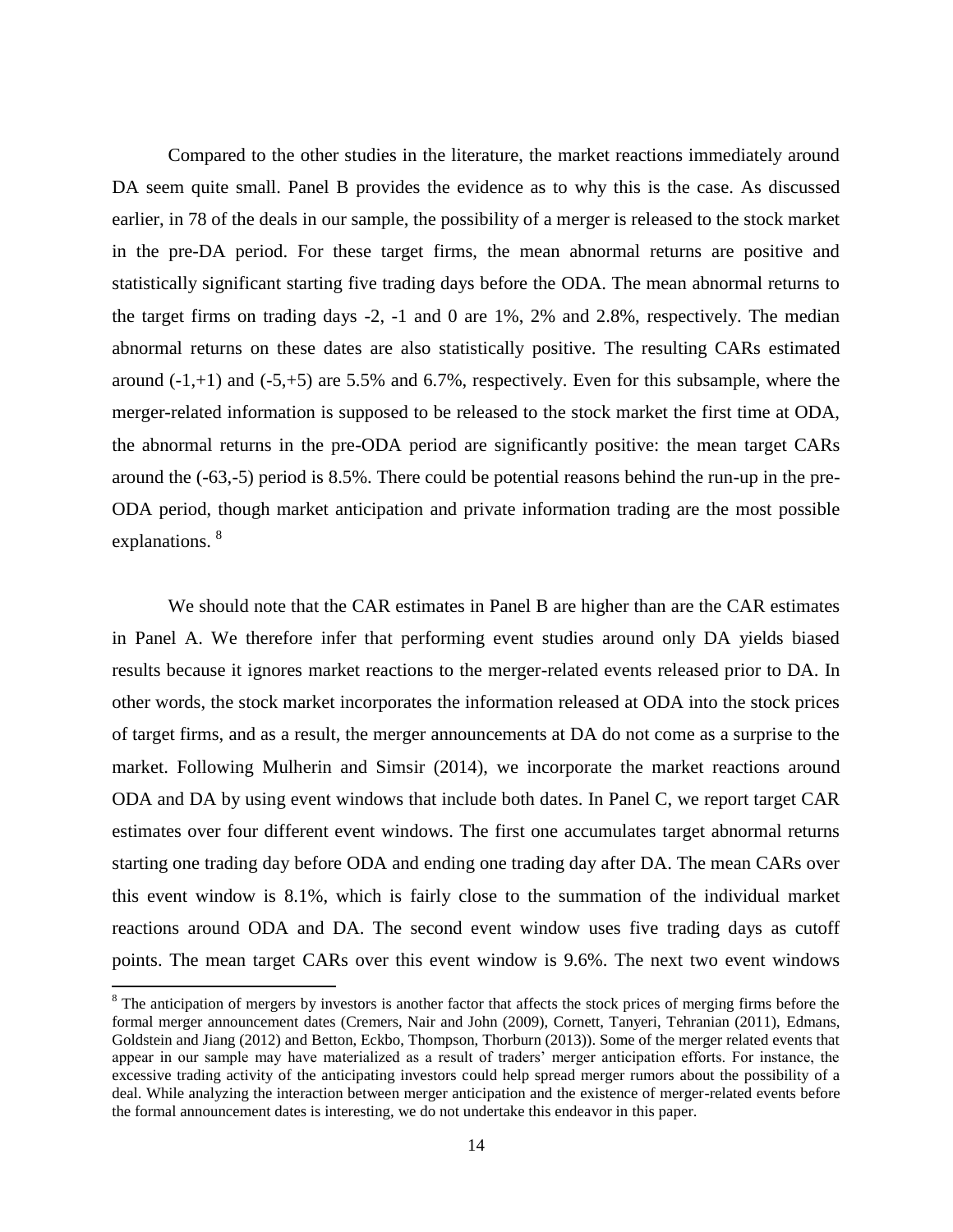extend to the post-DA period to capture the market reactions after the merger announcement is made public at DA. The mean CARs measured starting five trading days before ODA to 126 trading days after DA is 12.5%. Including the pre-ODA period to the above event window results in larger abnormal return estimates: the target CARs accumulated starting 63 trading days before ODA to 126 trading days after DA has a mean of 17.7%. The median values for all of the four CAR measures are significantly lower than their mean values, implying that the distribution of abnormal returns is positively skewed.<sup>9</sup>

#### **3.2. Bid Premiums**

l

The second method of measuring the wealth effects of mergers is estimating bid premiums, which is calculated as offer price minus benchmark price divided by the benchmark price. Benchmark price is target firms' stock price before the merger announcement date, when target firms' stock prices do not reflect the merger-related information. The typical choices for the benchmark date are 42 or 63 trading days before the merger announcement date.  $^{10}$ 

We estimate bid premiums using three different methods. First, we calculate bid premiums using the offer price data available in SDC. Second, we hand-collect the offer price data from news articles, BIST and CMBT bulletins. In both cases, the benchmark price is target firms' stock price 4 weeks (21 trading days) before the DA. Our objective in estimating bid premiums using SDC and hand-collected offer prices is to investigate the extent to which the use of SDC as the primary source of information would lead to a comprehensive analysis of bid premiums. The third and final method of estimating bid premiums is identical to the second one except that the benchmark date is set as target firms' stock price 4 weeks before ODA. Our objective in estimating bid premiums around ODA is to investigate whether estimating bid premiums around DA and around ODA would yield similar results.

<sup>9</sup> We compare corrected target CARs across subsamples that are defined with respect to deal characteristics, such as financial versus non-financial targets, minority versus majority acquisitions, large versus small targets, and foreign versus domestic acquirers. These results are omitted from the paper due to space constraints, though interested readers may request them from the corresponding author.

<sup>&</sup>lt;sup>10</sup> In contrast with target CARs, bid premiums measure the ex-post wealth effects of the announced mergers. Eckbo (2009) discusses the differences between CARs and bid premiums as estimates of the wealth effects of mergers.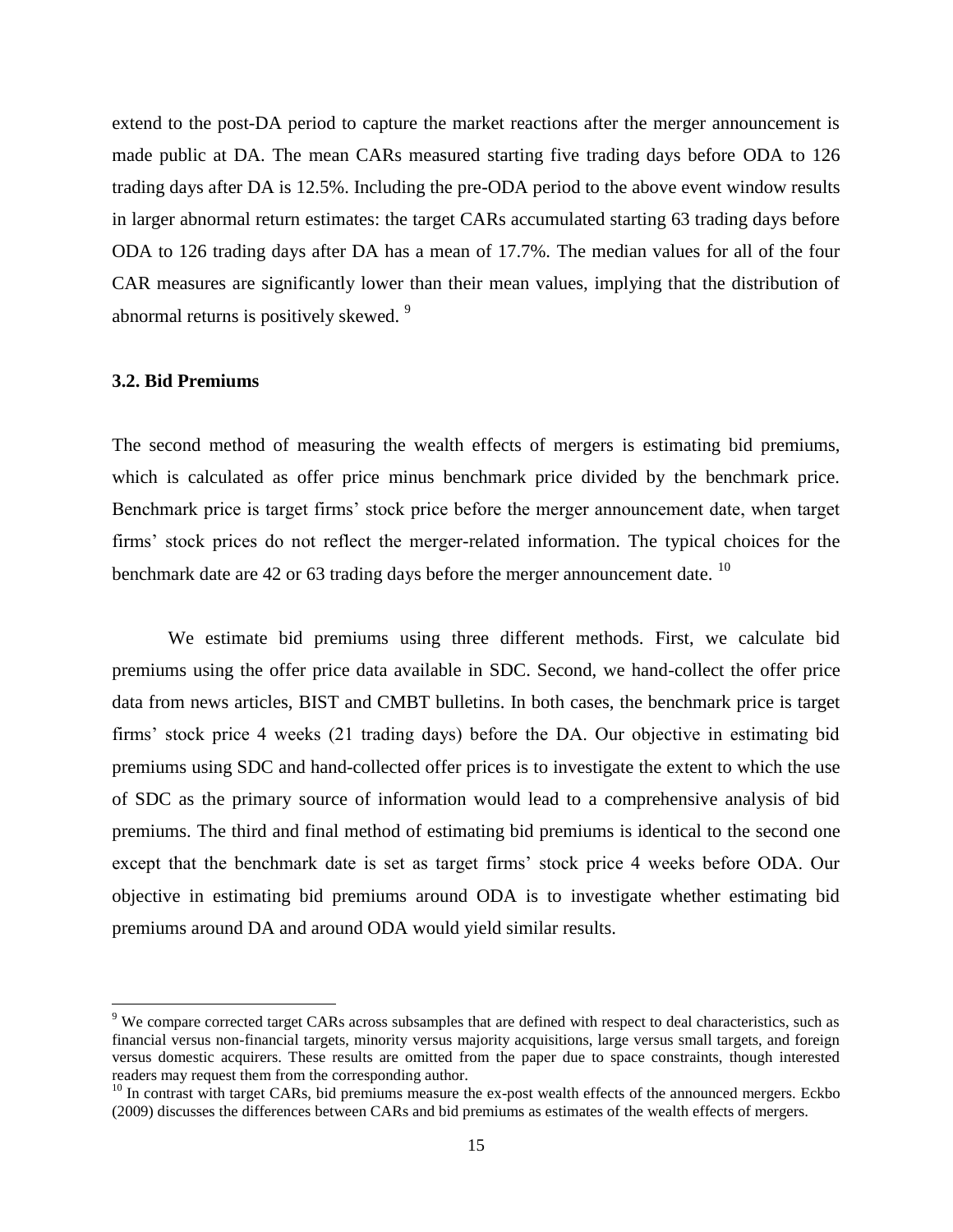Panel D of Table 3 shows the three alternative bid premium measures. The use of offer price data from SDC yields 21 bid premium estimates, which is less than half of what we get from collecting the offer price data on our own. The mean value for the bid premiums estimated from SDC is 19.3%, which is very close to the mean bid premium estimates for the handcollected sample (18.4%). However, the median values significantly differ from each other. The third bid premium measure, which is estimated using a benchmark price relative to ODA, has a mean of 28.4%. The median value for this bid premium measure is 11.9%. These values are in contrast with the bid premium estimates that are calculated using DA as the event date. Taken together, our findings suggest that (i) estimating bid premiums using SDC data results in missing observations and (ii) bid premiums are estimated more accurately when the benchmark prices are based on ODA rather than DA.

#### **4. Multivariate Analysis of Target CARs and Bid Premiums**

One of the important focal points of the empirical M&A literature is the cross-sectional determinants of target CARs and bid premiums. These cross sectional determinants are typically the deal, target, and acquiring firm characteristics, such as the method of payment (Travlos (1987), Chang (1998), Faccio and Masulis (2005)), form of acquisition (Jensen and Ruback (1983), Huang and Walkling (1987)), asset relatedness (Morck, Shleifer, and Vishny (1990)), hostility (Schwert (2000)), competition (Bradley, Desai, and Kim (1988), Boone and Mulherin (2007)), relative size (Asquith, Bruner, and Mullins (1983)), toehold (Betton and Eckbo (2000)), termination fees (Officer (2003)), target and acquirer Tobin's Q (Lang, Stulz, and Walkling (1991) and Servaes (1991)), target leverage (Maloney, McCormick, and Mitchell (1993)), acquirer cash flow (Lang, Stulz, and Walkling (1989)), acquirer cash holdings (Harford (1999)), and acquirer size (Moeller, Schlingemann, and Stulz (2004)). Our objective in this section is to investigate the determinants of target CARs and bid premiums in Turkish transactions, in conjunction with the measurement error issue discussed in Section 3. Unfortunately, the majority of the deal characteristics that are used in developed M&A markets are not available as control variables in Turkish transactions. For instance, stock payments, termination fees and hostile deals rarely happen in Turkey. M&A markets in Turkey are at their infancy; the players are not completely aware of the tools commonly used in developed M&A markets, and most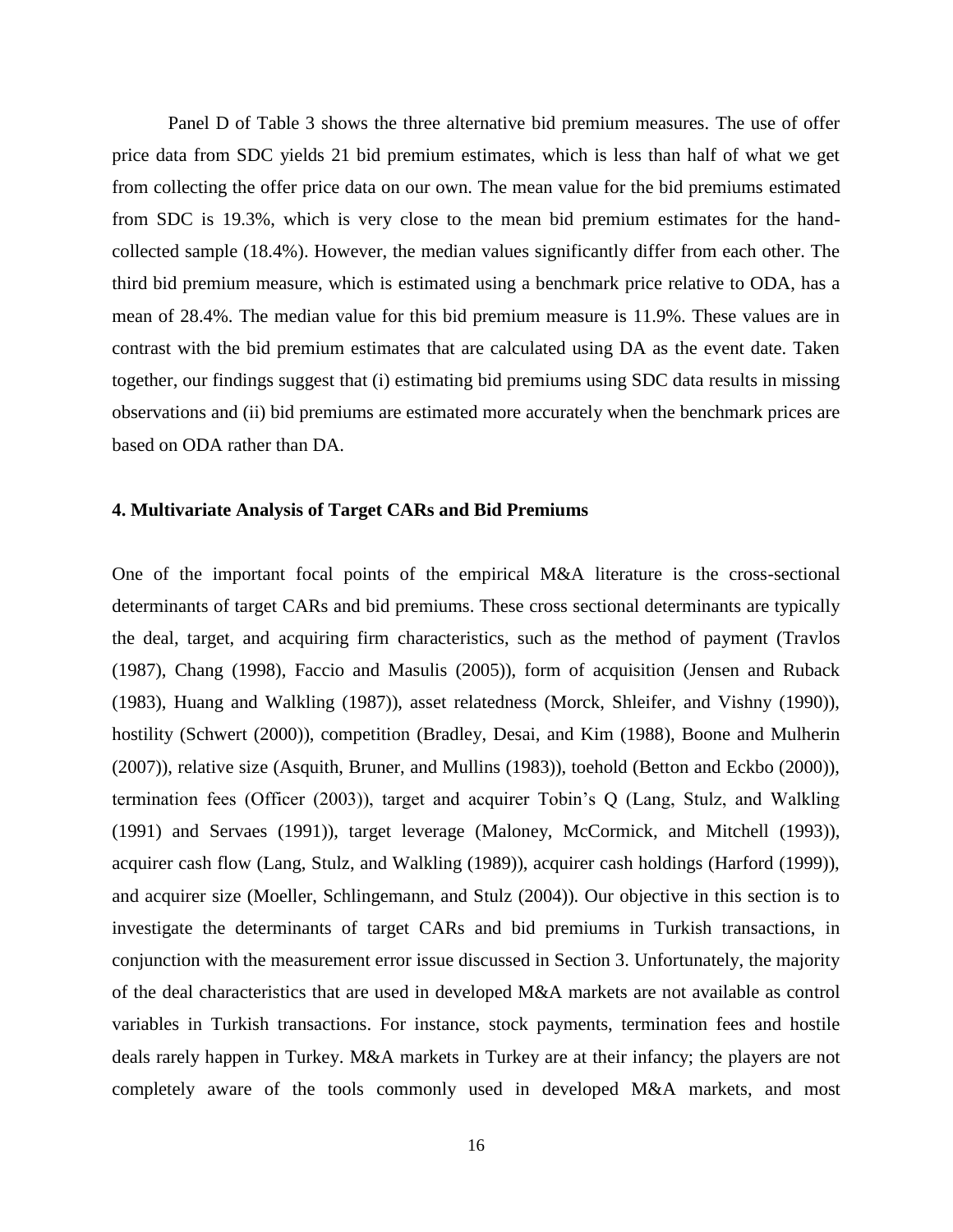importantly, the use of these tools are hindered by the fact that Turkish firms are not diffusely held by the public.

We aim to explain the cross-sectional variation in target CARs and bid premiums using five control variables: percent owned after transaction, privatization indicator, asset relatedness, EBITDA/Sales ratio and  $ln(Total$  Assets). <sup>11</sup> The construction of these variables is explained in the Table 2. We also include in the regressions broadly defined industry and year indicators. We limit the number of control variables to five because the number of observations in our dataset shrinks considerably when financial targets are excluded from the analysis. The operations of financial firms, hence their balance sheets, structurally differ than those of non-financial firms. The usual handling of this heterogeneity in the sample completely excludes financial firms from the analysis. We also do not include acquirer financial characteristics to the regressions due to data limitations. Restricting our analysis to public acquirers reduces the number of observations to less than 15 in regressions (4) to (6), as only 39% of the acquirers are public.

Table 4 shows the regression results. In the first two columns of Table 4, the dependent variable is the CAR estimates based on DA. Researchers unaware of information events related at ODA would have run the econometric model shown in the first column. We then add the ODA dummy to the regression to investigate whether the coefficient of the ODA dummy would have a negative sign and whether the coefficients of the other control variables would change after the addition of the ODA dummy. We find that the coefficient of the ODA dummy variable is - 0.0684, meaning that the target firm CARs measured in the  $(-5, +5)$  period is 6.8 percentage points lower for the group of deals having ODA values. This result is consistent with our findings in Section 3, where we show that ignoring the market reaction to the merger-related news released at ODA yields smaller CAR estimates measured around DA. In the third column, we attempt to correct CAR estimates by taking an event window that starts 5 trading days before ODA and ends 5 trading days after DA. Under this model, target size has a significantly negative

l

 $11$  The existence of blockholders in target firms could potentially affect the premiums paid to target firms. The float rate, defined as the number of shares trading in the stock market divided by the number of shares outstanding, is therefore a potentially interesting variable that should be added as a control variable in our regressions. However, CMBT required public firms and BIST to report standardized float rate measures after the end of 2010, which corresponds to the end of our data period. The float rate data before the end of 2010 is not reliable; hence we do not use the float rate variable in our estimations.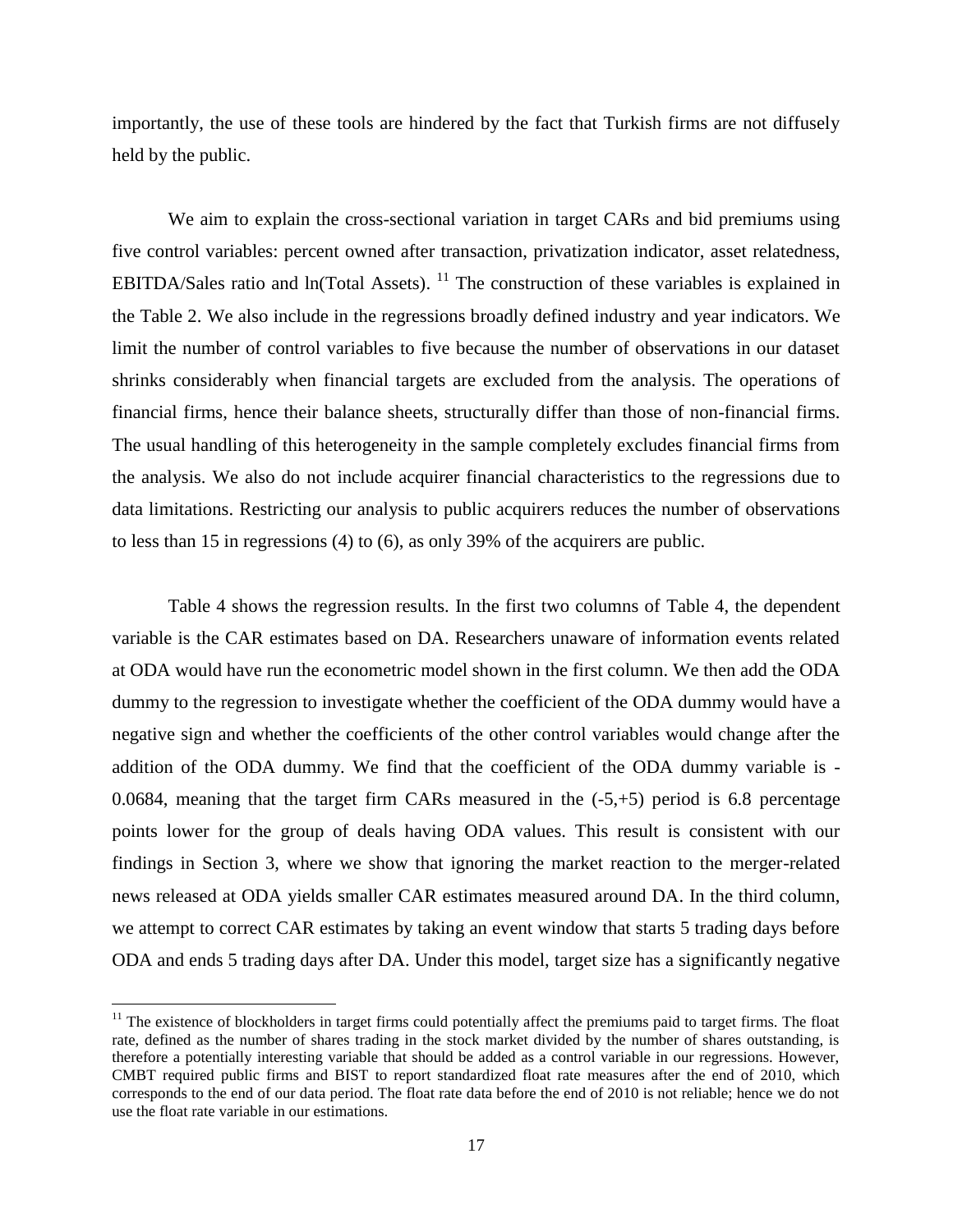coefficient of -0.041, meaning that larger targets experience lower CARs during the event period, compared with smaller targets. This finding is consistent with the size effect discussed in the extant literature.

## [Table 4]

We repeat the above procedure using the bid premium measures as the dependent variables. Because the use of bid premiums reduces the sample size to 38 observations, we exclude "percent owned after transaction" and "privatization dummy" variables from the regressions. We also do not include industry and year indicators. These variables do not turn out significant in alternative specifications of the econometric model. The regression output in the fourth column, where the dependent variable is the bid premiums estimated using the handcollected data, shows that the significant determinants of bid premiums are asset relatedness and target firm profitability. When the merging firms are in the same industry, the bid premiums are 33.7 percentage points lower than when they are in different industries. The existing studies in the literature tend to associate asset relatedness with the synergies created from mergers. Our evidence suggests that the potential synergies, if exist, are not reaped by Turkish target firms during merger negotiations. Profitable target firms receive higher bid premiums than do others: a 10 percentage point increase in profitability results in 2.4 percentage points increase in bid premiums. In the fifth column, we keep the econometric model the same as in the fourth column, except that we add the ODA indicator. The coefficient of the ODA indicator do not turn out to be significant, and the coefficients of the other control variables are similar to the coefficients in the fourth column. In the sixth column, we measure bid premiums using ODA as the event date and re-run the regression in the fourth column. The coefficients of asset relatedness indicator and target firm profitability measure change slightly but the regressions results are very similar to the one in the fourth column otherwise.

## **5. Conclusion**

We investigate whether the deal announcement dates provided in SDC are accurate for Turkish M&A transactions. Because announcement dates are essential elements in event studies, using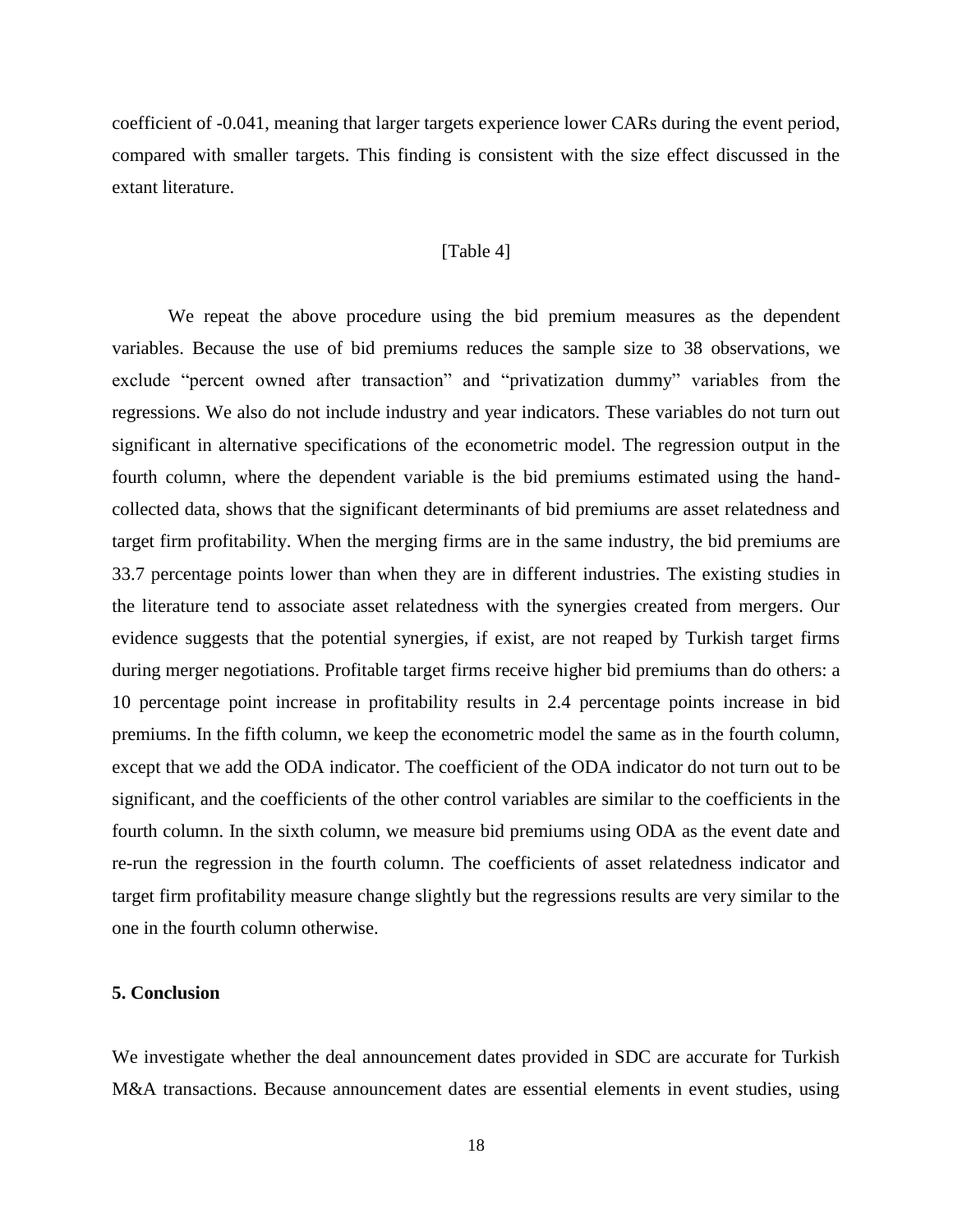correct event dates are necessary for achieving unbiased abnormal returns estimates. Following a similar methodology discussed in Mulherin and Simsir (2014), we examine the frequency of early merger-related events in Turkish M&A transactions and the potential biases that come with the exclusion of such events. 74.3% of the target firms in our sample are involved in mergerrelated events before the formal announcement dates provided in SDC. The market reacts significantly to the events released around ODA. In fact, the average market reaction around ODA is greater than the market reaction around DA, SDC's formal merger announcement dates. Our evidence suggests that merger-related events taking place at ODA increase the likelihood of subsequent merger announcements and therefore result in significant market reactions when released. Therefore, the formal agreement announcement at DA does not come as a surprise to the stock market.

The existing studies in the literature suggest that the wealth effects of mergers in emerging countries are lower than the wealth effects of mergers in developed markets. We infer from our findings that the difference between the estimates in these two subsamples may exist partially due to the frequency of the merger-related events taking place before the consummation of the mergers in emerging markets and SDC's coverage of these events in its dataset. When we use event windows in our event studies that capture the market reactions around ODA, we end up with significantly larger CAR estimates. Our findings also provide evidence that SDC is incomplete in terms of the bid premiums paid to target firms in Turkish M&A transactions. Bid premium estimates that are based on DA are significantly lower than the bid premium estimates based on ODA. We therefore suggest using ODA to choose benchmark prices when bid premiums are used to measure the wealth effects of mergers in Turkish transactions.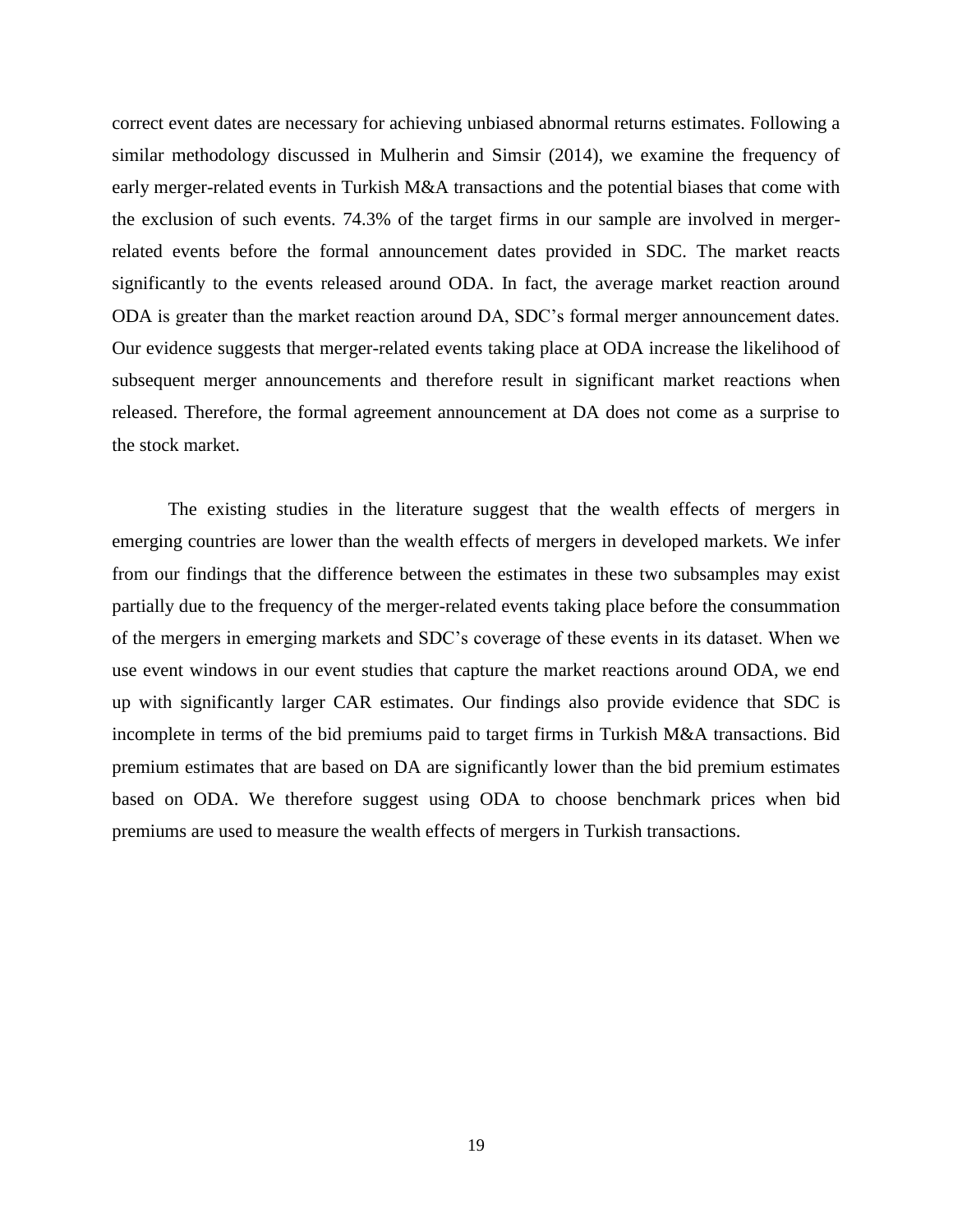#### **References**

- Agarwal, M., and A. Bhattacharjea, 2006, Mergers in India a response to regulatory shocks, *Emerging Markets Finance and Trade* 42, 46-65.
- Akben-Selçuk, E., 2008, The impact of cross-border M&As on target company performance: Evidence from Turkey, *Economics Bulletin* 13, 1-9.
- Akdoğu, E., 2011, Mergers, acquisitions and merger waves in Turkey during the years of 1988- 2008, *Journal of Accounting and Finance* 137-152.
- Akdoğu, E., 2012, The foreign and domestic acquirer profiles in the 2005-2008 merger wave, *Journal of Accounting and Finance* 51-70.
- Akın, A., and M. Kılıç, 2008, Banka satın almalarının hedef bankaların performanslarına olan etkileri: Türk bankacılık sektörü üzerinde ampirik bir çalışma, *Gazi Üniversitesi İktisadi ve İdari Bilimler Fakültesi Dergisi* 10, 229-255.
- Andres, C., A. Betzer, and C. Weir, 2007, Shareholder wealth gain through better corporate governance: The case of european LBO transactions, *Financial Markets Portfolio Management* 21, 403–424.
- Arslan, H. B., 2007, Cross-border bank acquisitions: Financial and managerial analysis of BNP Paribas - TEB deal, *International Research Journal of Finance and Economics* 38-49.
- Asquith, P., R. F. Bruner, and D. W. Mullins, 1983, The gains to bidding firms from merger, *Journal of Financial Economics* 11, 121-139.
- Betton, S., and B. E. Eckbo, 2000, Toeholds, bid jumps, and expected payoffs in takeovers, *Review of Financial Studies* 13, 841-882.
- Betton, S., E. Eckbo, R. Thompson, and K. S. Thorburn, 2012, Merger negotiations with stock market feedback, Working paper, Tuck School of Business.
- Bhagat, S., S. Malhotra, and P. C. Zhu, 2011, Emerging country cross-border acquisitions: Characteristics, acquirer returns and cross-sectional determinants, *Emerging Markets Review* 12, 250-271.
- Bhattacharya, U., H. Daouk, B. Jorgenson, and C. H. Kehr, 2000, When an event is not an event: The curious case of an emerging market, *Journal of Financial Economics* 55, 69-101.
- Boehmer, E., J. Musumeci, and A. B. Poulsen, 1991, Event-study methodology under conditions of event-induced variance, *Journal of Financial Economics* 30, 253-272.
- Boone, A. L., and J. H. Mulherin, 2007, How are firms sold?, *The Journal of Finance* 62, 847- 875.
- Bradley, M., A. Desai, and E. H. Kim, 1988, Synergistic gains from corporate acquisitions and their division between the stockholders of target and acquiring firms, *Journal of Financial Economics* 21, 3-40.
- Bris, A., and C. Cabolis, 2008, The value of investor protection: Firm evidence from crossborder mergers, *Review of Financial Studies* 21, 605-648.
- Bumin, M., and C. Aslıhan, 2009, Banka birleşme ve devralmalarının etkinlik üzerine etkisi: Pamukbank'ın Halkbank'a devredilmesi, *İktisat, İşletme ve Finans Dergisi* 24, 68-96.
- Cakici, N., C. Hessel, and K. Tandon, 1996, Foreign acquisitions in the united states: Effect on shareholder wealth of foreign acquiring firms, *Journal of Banking & Finance* 20, 307- 329.
- Campa, J. M., and I. Hernando, 2004, Shareholder value creation in European M&As, *European Financial Management* 10, 47-81.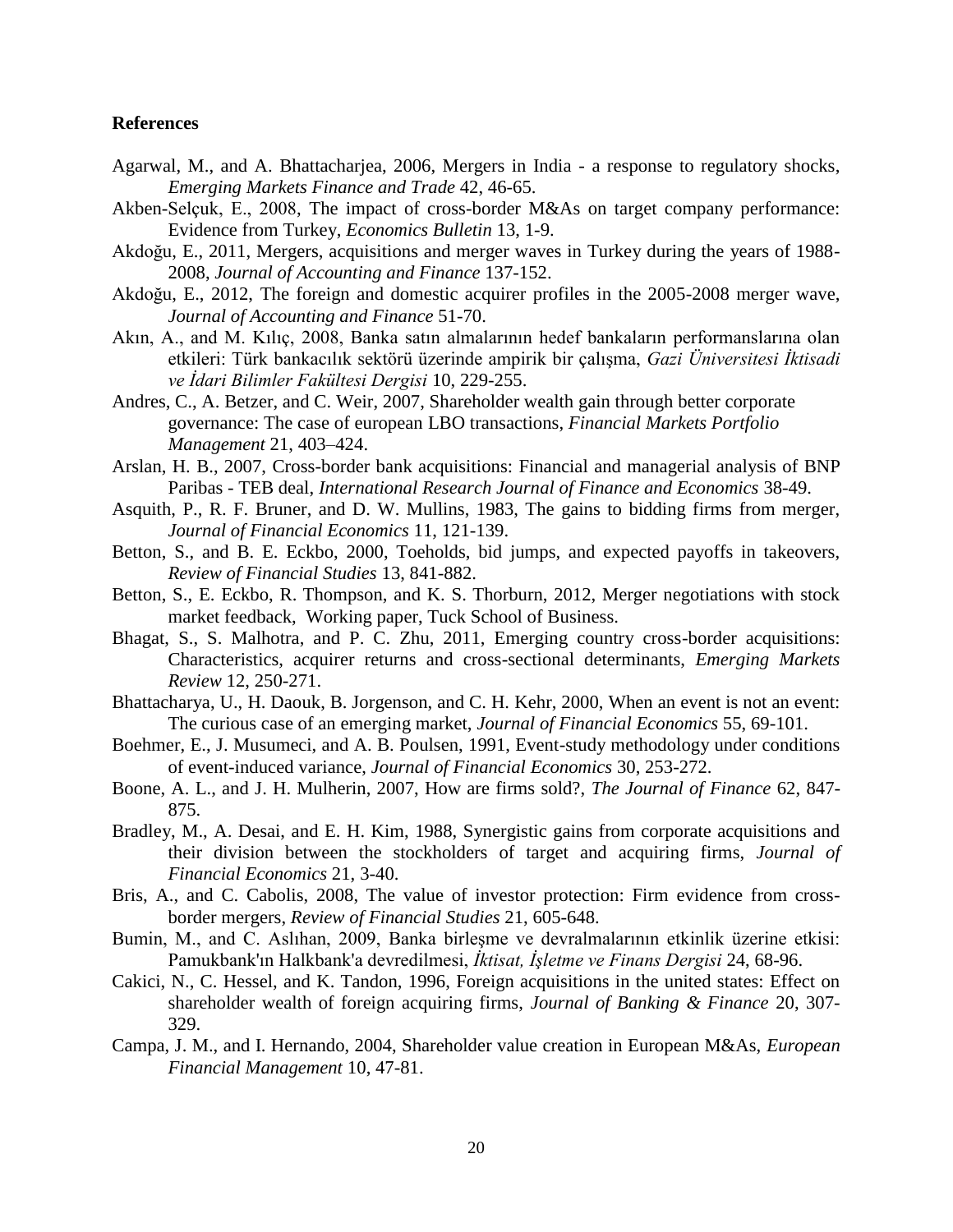- Campbell, C. J., A. R. Cowan, and V. Salotti, 2010, Multi-country event-study methods, *Journal of Banking & Finance* 34, 3078-3090.
- Chang, S., 1998, Takeovers of privately held targets, methods of payment, and bidder returns, *The Journal of Finance* 53, 773-784.
- Chari, A., P. P. Ouimet, and L. L. Tesar, 2010, The value of control in emerging markets, *Review of Financial Studies* 23, 1741-1770.
- Chi, J., Q. Sun, and M. Young, 2011, Performance and characteristics of acquiring firms in the Chinese stock markets, *Emerging Markets Review* 12, 152-170.
- Cornett, M. M., B. Tanyeri, and H. Tehranian, 2011, The effect of merger anticipation on bidder and target firm announcement period returns, *Journal of Corporate Finance* 17, 595-611.
- Craninckx, K., and N. Huyghebaert, 2011, Can stock markets predict M&A failure? A study of European transactions in the fifth takeover wave, *European Financial Management* 17,  $9-45.$
- Cremers, K. J. M., V. B. Nair, and K. John, 2009, Takeovers and the cross-section of returns, *Review of Financial Studies* 22, 1409-1445.
- Çukur, S., and R. Eryiğit, 2006, Stock market reaction to bank merger & acquisitions, *İktisat, İşletme ve Finans Dergisi* 21, 96-107.
- Eckbo, B. E., 2009, Bidding strategies and takeover premiums: A review, *Journal of Corporate Finance* 15, 149-178.
- Edmans, A., I. Goldstein, and W. Jiang, 2012, The real effects of financial markets: The impact of prices on takeovers, *Journal of Finance* 67, 933-971.
- Erel, I., R. C. Liao, and M. S. Weisbach, 2012, Determinants of cross-border mergers and acquisitions, *Journal of Finance* 67, 1045-1082.
- Erkan, N., 2003, Şirketlerin birleşme veya devralma sonrası performansları, (Capital Markets Board of Turkey).
- Ertaş, F. C., 1998, Business mergers in Turkey at the globalization process, *İktisat, İşletme ve Finans Dergisi* 13, 47-57.
- Faccio, M., and R. W. Masulis, 2005, The choice of payment method in European mergers and acquisitions, *Journal of Finance* 60, 1345-1388.
- Ferreira, M. A., M. Massa, and P. Matos, 2010, Shareholders at the gate? Institutional investors and cross-border mergers and acquisitions, *Review of Financial Studies* 23, 601-644.
- Geranio, M., and G. Zanotti, 2012, Equity markets do not fit all: An analysis of public-to-private deals in continental europe, *European Financial Management* 18, 867-895.
- Goergen, M., and L. Renneboog, 2004, Shareholder wealth effects of European domestic and cross-border takeover bids, *European Financial Management* 10, 9-45.
- Griffin, J. M., N. H. Hirschey, and P. J. Kelly, 2011, How important is the financial media in global markets?, *Review of Financial Studies* 24, 3941-3992.
- Harford, J., 2005, What drives merger waves?, *Journal of Financial Economics* 77, 529-560.
- Hekimoğlu, M. H., and B. Tanyeri, 2011, Stock-market reactions to mergers of non-financial Turkish firms, *İktisat, İşletme ve Finans Dergisi* 26, 53-70.
- Huang, Y. S., and R. A. Walkling, 1987, Target abnormal returns associated with acquisition announcements: Payment, acquisition form, and managerial resistance, *Journal of Financial Economics* 19, 329-349.
- Jensen, C., 2010, Bones of contention what drives mergers and acquisitions in emerging markets?, METU BA - MS2010 Business Conference (Ankara).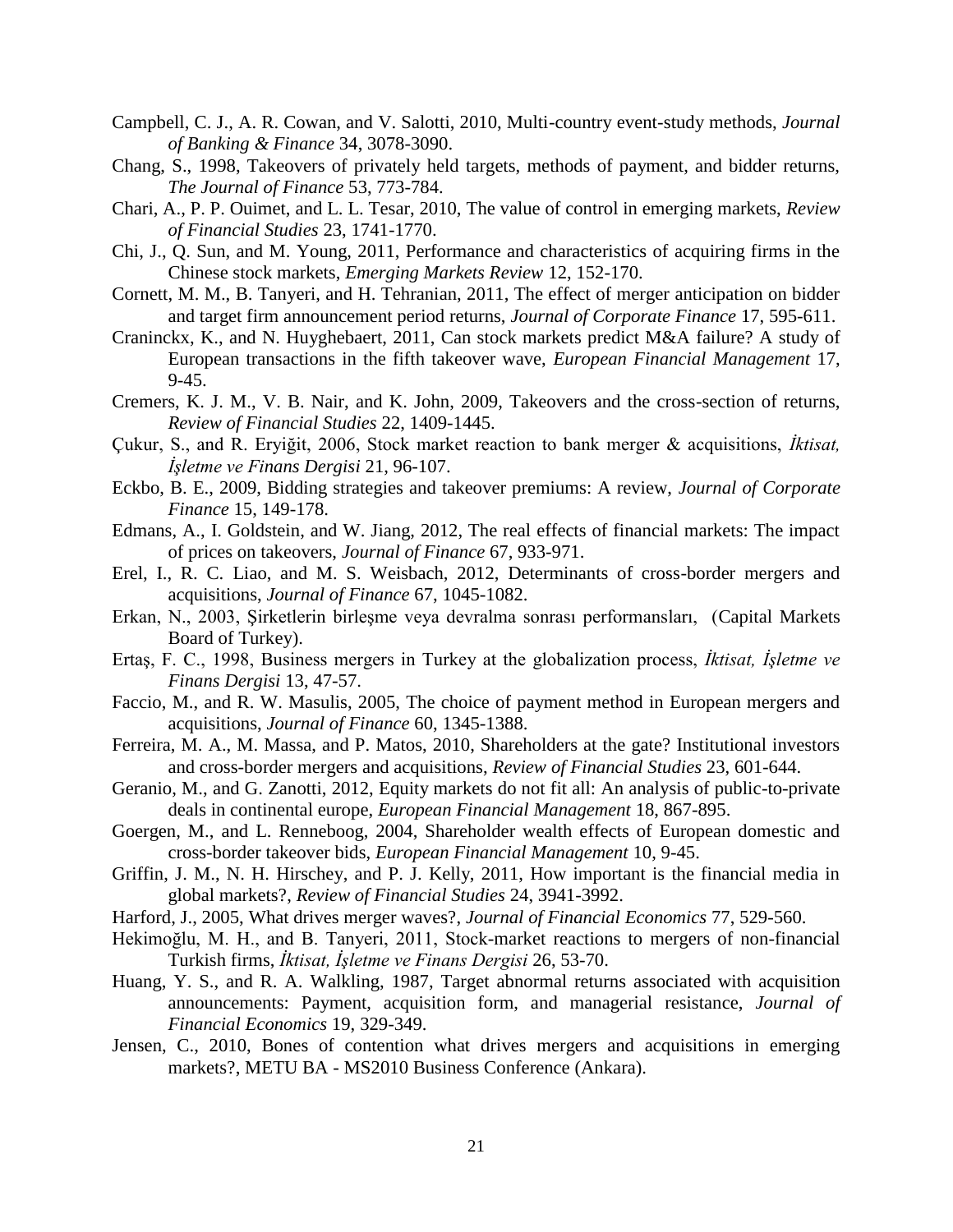- Jensen, M. C., and R. Ruback, 1983, The market for corporate control: The scientific evidence, *Journal of Financial Economics* 11, 5-50.
- Lang, L. H. P., R. M. Stulz, and R. A. Walkling, 1989, Managerial performance, tobin's q, and the gains from successful tender offers, *Journal of Financial Economics* 24, 137-154.
- Lang, L. H. P., R. M. Stulz, and R. A. Walkling, 1991, A test of the free cash flow hypothesis: The case of bidder returns, *Journal of Financial Economics* 29, 315-335.
- Lin, C. Y., and H. T. Lee, 2010, The bigger the better? Merger and acquisition performance of financial holding corporations empirical evidence from Taiwan, *Emerging Markets Finance and Trade* 46, 96-107.
- Makaew, T., 2012, Waves of international mergers and acquisitions, Working paper, University of South Carolina.
- Maloney, M. T., R. E. McCormick, and M. L. Mitchell, 1993, Managerial decision making and capital structure, *Journal of Business* 66, 189-217.
- Mandacı, P. E., 2004, The effect of merger and acquisition announcements on stock prices, *İktisat, İşletme ve Finans Dergisi* 19, 118-124.
- Mandacı, P. E., 2005, The effects of mergers and acquisitions on the financial structure and performance of the firms, *İktisat, İşletme ve Finans Dergisi* 60-67.
- Mantecon, T., 2009, Mitigating risks in cross-border acquisitions, *Journal of Banking & Finance* 33, 640-651.
- Martynova, M., and L. Renneboog, 2011, The performance of the European market for corporate control: Evidence from the fifth takeover wave, *European Financial Management* 17, 208-259.
- Moeller, S. B., F. P. Schlingemann, and R. M. Stulz, 2004, Firm size and the gains from acquisitions, *Journal of Financial Economics* 73, 201-228.
- Moeller, S. B., and F. P. Schlingemann, 2005, Global diversification and bidder gains: A comparison between cross-border and domestic acquisitions, *Journal of Banking & Finance* 29, 533-564.
- Morck, R., A. Shleifer, and R. W. Vishny, 1990, Do managerial objectives drive bad acquisitions?, *Journal of Finance* 45, 31-48.
- Mulherin, J. H., and S. Aziz Simsir, 2014, Measuring deal premiums in takeovers, forthcoming, Financial Management.
- Netter, J., M. Stegemoller, and M. B. Wintoki, 2011, Implications of data screens on merger and acquisition analysis: A large sample study of mergers and acquisitions from 1992 to 2009, *Review of Financial Studies* 24, 2316-2357.
- Oelger, M., and D. Schiereck, 2011, Cross-border M&A and international stock market integration - evidence from turkey, *International Journal of Economics Research* 2, 40- 55.
- Officer, M. S., 2003, Termination fees in mergers and acquisitions, *Journal of Financial Economics* 69, 431-467.
- Pan, H. B., D. H. Li, X. P. Xia, and M. G. Yu, 2010, Private versus state ownership and spillover of investor protection standards in interprovince mergers: Evidence from China's emerging market, *Emerging Markets Finance and Trade* 46, 86-105.
- Pop, D., 2006, M&A market in transition economies: Evidence from Romania, *Emerging Markets Review* 7, 244–260.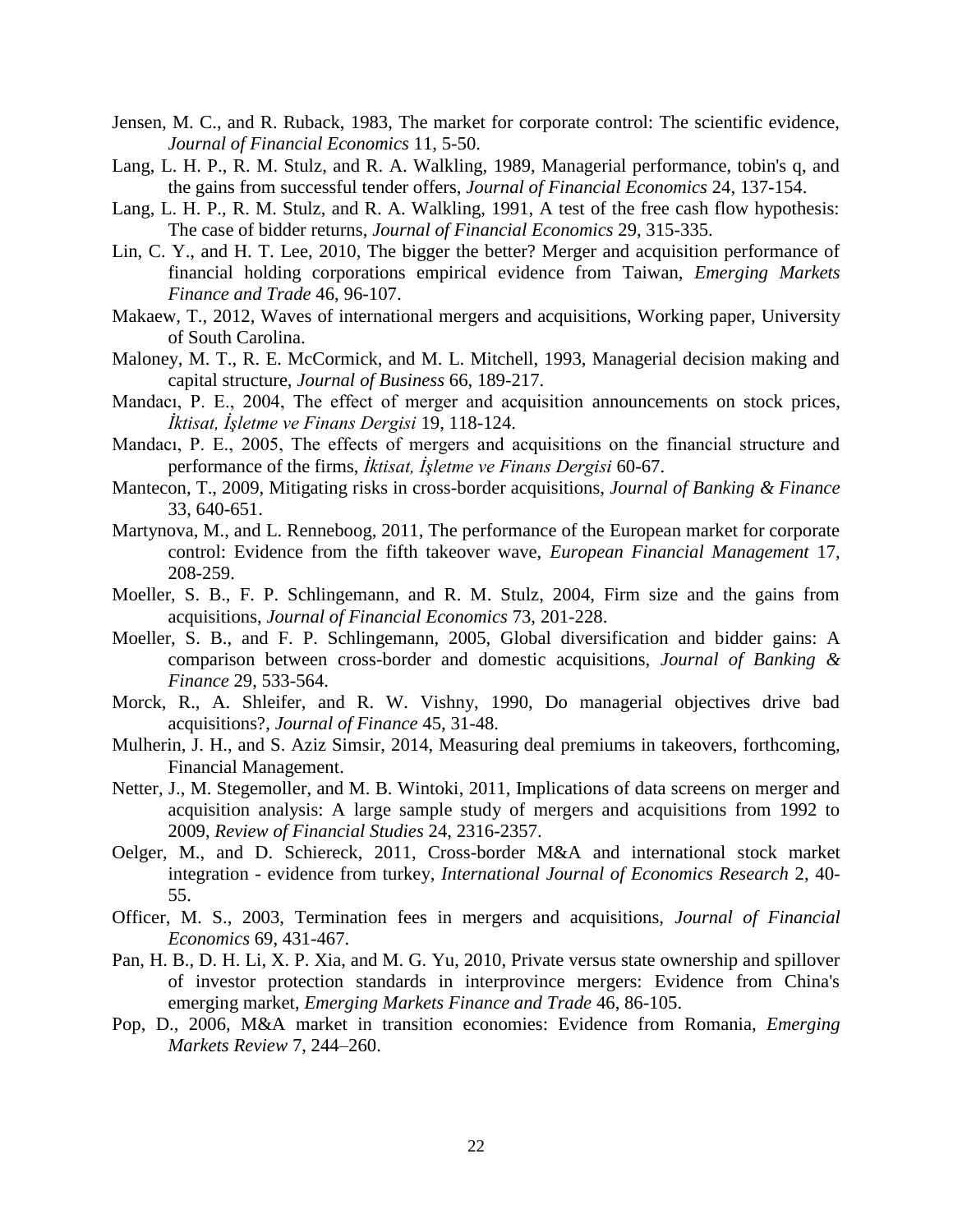- Renneboog, L., T. Simons, and M. Wright, 2007, Why do public firms go private in the UK? The impact of private equity investors, incentive realignment and undervaluation, *Journal of Corporate Finance* 13, 591-628.
- Rossi, S., and P. F. Volpin, 2004, Cross-country determinants of mergers and acquisitions, *Journal of Financial Economics* 74, 277-304.
- Schwert, G. W., 1996, Markup pricing in mergers and acquisitions, Journal of Financial Economics 41, 153-192.
- Schwert, G. W., 2000, Hostility in takeovers: In the eyes of the beholder, Journal of Finance 55, 2599-2640.
- Sehgal, S., S. Banerjee, and F. Deisting, 2012, The impact of M&A announcement and financing strategy on stock returns: Evidence from bricks markets, International Journal of Economics and Finance 4.
- Servaes, H., 1991, Tobin's Q and the gains from takeovers, *The Journal of Finance* 46, 409-419.
- Song, S. I., D. Chiok Choo Kueh, R. A. Rahman, and E. Y. Chu, 2011, Wealth effects and financial performance of cross-border mergers and acquisitions in five east Asian countries, *American Journal of Finance and Accounting* 2, 219-240.
- Tanyeri, B., 2008, Stock-market reactions to Turkish bank mergers, Working paper, Bilkent University.
- Travlos, N. G., 1987, Corporate takeover bids, methods of payment, and bidding firms' stock returns, *Journal of Finance* 42, 943-963.
- Wong, A., K. Y. Cheung, and T. Mun, 2009, The effects of merger and acquisition announcements on the security prices of bidding firms and target firms in Asia, *International Journal of Economics and Finance* 1, 274-283.
- Yen, T.Y, S. Chou, and P. Andre, 2013, Operating performance of emerging market acquirers: Corporate governance issues, *Emerging Markets Finance and Trade* 43, 5-19.
- Yıldız Tulum, B., and S. Aytekin, 2009, A study of firm mergers one of the financial structure strengthening precautions: Tansaş-Migros merger, *Adıyaman Üniversitesi Sosyal Bilimler Enstitüsü Dergisi* 2, 176-197.
- Yurtoğlu, B. B., 2003, Corporate governance and implications for minority shareholders in Turkey, *Journal of Corporate Ownership & Control* 1, 72-86.
- Zhu, P. C., and V. Jog, 2012, Impact on target firm risk-return characteristics of domestic and cross-border mergers and acquisitions in emerging markets, *Emerging Markets Finance and Trade* 48, 79-101.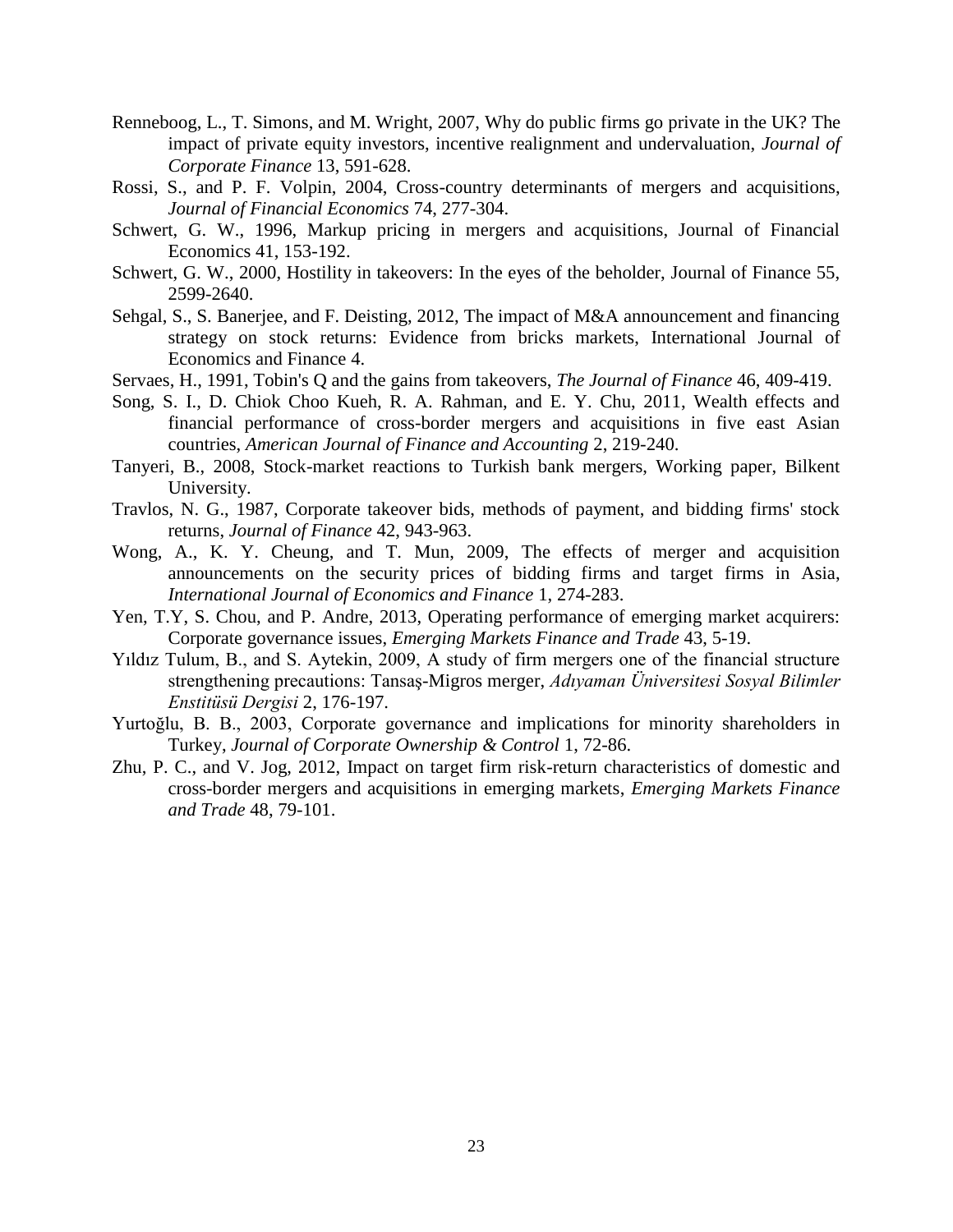### **Table 1. Types of merger-related information released at ODA**

This table shows the types of merger-related news released before the formal announcement dates (DA). We filter through SDC the deals conforming to the following criterion: (i) Deals are announced between January  $1<sup>st</sup>$  2005 and December 31 $<sup>st</sup>$  2011, (ii) Target firms are Turkish and</sup> public firms, (iii) The announced deals are eventually completed. If a firm appears in SDC as a target firm more than once within 5 days of the merger announcement date, we eliminate the duplicate observations. The resulting sample is searched in Stockground for their stock price data. For each deal in our sample, we search news sources such as newspapers, Istanbul Stock Exchange and Capital Markets Board of Turkey Bulletins for merger related news.

|                                                  |        |         | Number of calendar<br>days between ODA and<br>DA |        |
|--------------------------------------------------|--------|---------|--------------------------------------------------|--------|
| Content of merger related news at early dates    | Number | Percent | mean                                             | median |
| Target announces early-stage merger negotiations | 40     | 51.28%  | 145                                              | 119    |
| Merger rumors are published in press             | 19     | 24.36%  | 235                                              | 261    |
| Search for buyer is disclosed                    | 17     | 21.79%  | 223                                              | 244    |
| Other                                            | 2      | 2.56%   | 185                                              | 185    |
| Total                                            | 78     | 100.00% |                                                  |        |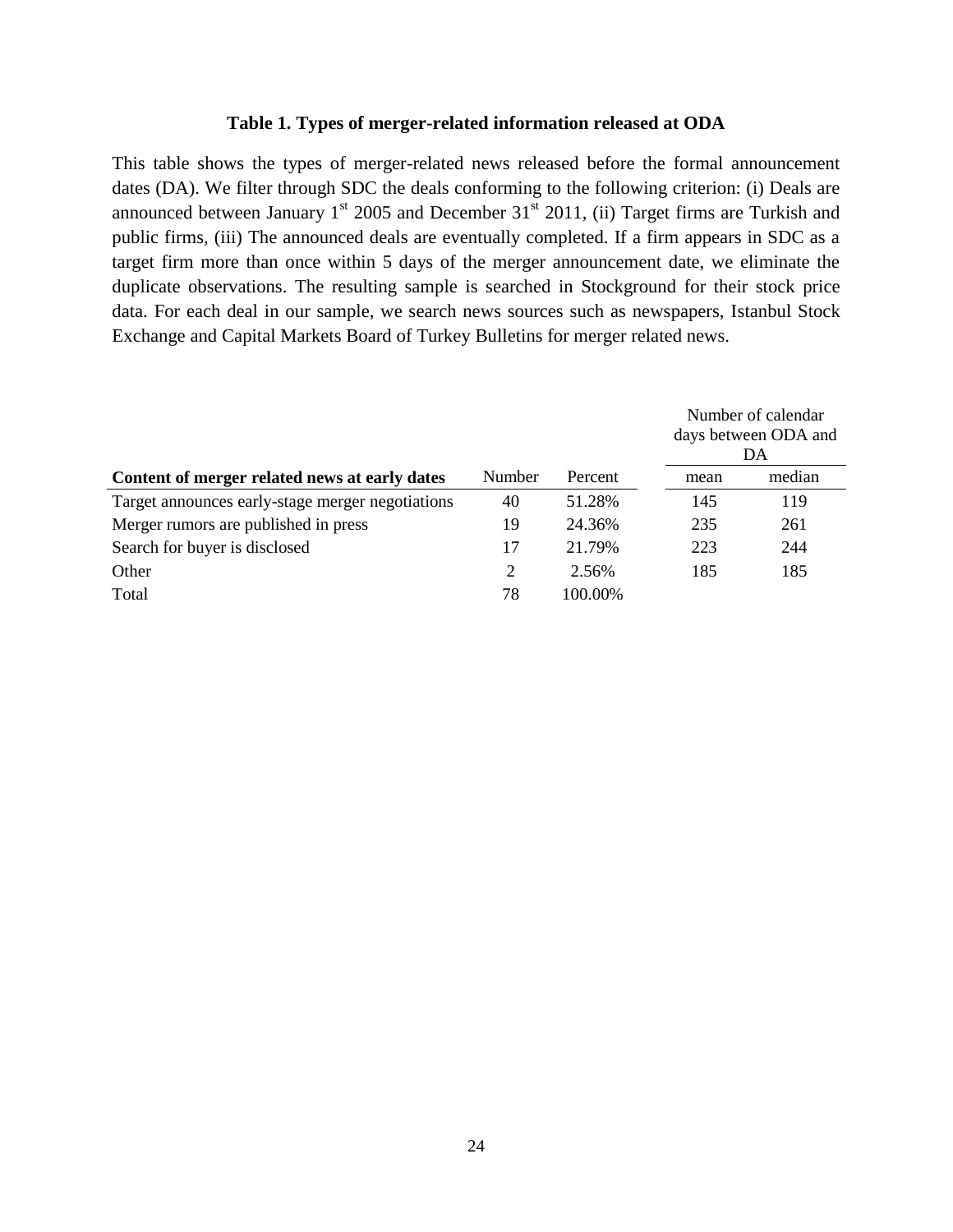#### **Table 2. Data summary**

This table summarizes the deal and merging firm characteristics of our sample. The sample formation steps are explained in Table 1. "Tender offer" takes a value of 1 if the deal is classified as tender offer in SDC, 0 otherwise. "Asset relatedness" takes a value of 1 if the two-digit SIC codes of the target firm and the acquirer firm matches, 0 otherwise (source: SDC). "ODA dummy" takes a value of 1 if an ODA value exists for the target firm, 0 otherwise. "Percent owned after transaction" is the percent of target firm shares that is owned by the acquirer firm after the transaction (SDC). "Privatization dummy" takes a value of 1 if the deal involves privatization of the target firm, 0 otherwise. "Public acquirer" takes a value of 1 if the acquirer is a public firm, 0 otherwise (SDC). "Foreign acquirer" takes a value of 1 if the acquirer is a non-Turkish firm, 0 otherwise (SDC). Target firm financial characteristics are shown in Panel B. The financial data are imported from Stockground and they are taken from the most recent financial statements of target firms before the merger announcement date. "Quick ratio" is (Cash & Bank Deposits + Marketable Securities) / Short-term liabilities. "P/E" ratio is the price-earnings ratio. "EBITDA/Sales" is EBITDA divided by the total sales of the target firm. "Total Assets" is the book value of assets of the target firm (in Turkish Lira). "Book leverage" is (Short-term liabilities + Long-term liabilities) / Total Assets of the target firm. "Non-financial industry" takes a value of 1 if the target firm is not in the financial industry, 0 otherwise (SDC).

|                                        |     |          |                |            |        | stanuaru  |
|----------------------------------------|-----|----------|----------------|------------|--------|-----------|
| <b>Panel A. Deal characteristics</b>   | N   | mean     | median         | min        | max    | deviation |
| Tender offer                           | 105 | 0.076    | $\theta$       |            |        | 0.267     |
| Asset relatedness                      | 105 | 0.381    | $\overline{0}$ | 0          |        | 0.488     |
| ODA dummy                              | 105 | 0.743    |                |            |        | 0.439     |
| Percent owned after transaction        | 104 | 0.492    | 0.510          | 0.032      |        | 0.305     |
| Privatization dummy                    | 105 | 0.029    | $\overline{0}$ | $\Omega$   |        | 0.167     |
| Public acquirer                        | 105 | 0.390    | $\overline{0}$ | 0          |        | 0.490     |
| Foreign acquirer                       | 105 | 0.448    | $\overline{0}$ | 0          |        | 0.500     |
| <b>Panel B. Target characteristics</b> |     |          |                |            |        |           |
| Quick ratio                            | 70  | 1.655    | 0.135          | 0.002      | 41.49  | 6.94      |
| $P/E$ ratio                            | 69  | 19.702   | 8.309          | $-130.135$ | 301.35 | 61.58     |
| <b>EBITDA/Sales</b>                    | 69  | 0.001    | 0.084          | $-3.936$   | 0.941  | 0.718     |
| <b>Total Assets</b>                    | 70  | 2,010.00 | 285.00         | 13.40      | 43,400 | 5,520     |
| Book leverage                          | 70  | 0.519    | 0.506          | 0.008      | 1.292  | 0.311     |
| Non-financial industry                 | 105 | 0.724    |                | $\theta$   |        | 0.449     |

**standard**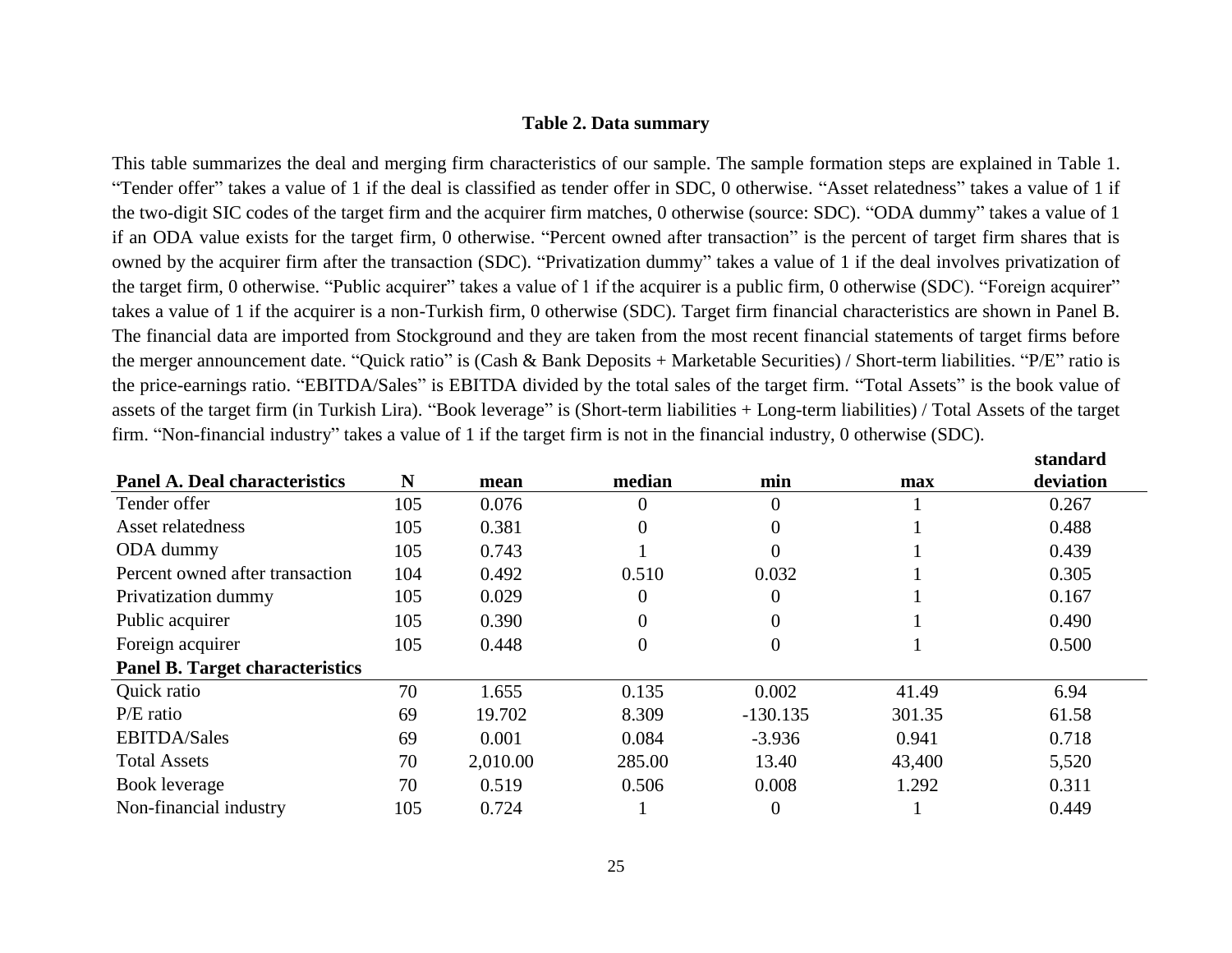#### **Table 3. Target CARs and bid premiums around event dates**

This table shows target firm abnormal returns around DA and ODA. The sample formation steps are explained in Table 1. We use a market model to estimate target CARs. In Panel A, the event date is DA. We estimate the parameters of the market model over (-819,-315). In Panel B, the event date is ODA. We estimate the parameters of the market model over (-567,-63). In both cases, we do not estimate market model parameters if the number of observations in the estimation window is less than 250. Using the parameters of the market model, we estimate the expected (or normal) returns in the event window. Abnormal returns (AR) are defined as realized returns minus expected returns. Target CARs are defined as the summation of the abnormal returns in the event window. In Panel C, the event windows are defined using both ODA and DA. For instance, CAR from ODA -1 to DA +1 accumulates abnormal returns one day before ODA to one trading day after DA. For deals not having ODA, we accumulate abnormal returns one day before DA to one day after DA. In Panel D, bid premiums are calculated as (offer price – benchmark price) / benchmark price. Bid premium (SDC) is the premium value provided in SDC. The benchmark price is based on target firm stock price 4 weeks before DA. We also use hand-collected data to calculate bid premiums. The benchmark date in bid premium (handcollected) is 4 weeks before DA, while the benchmark date in Bid Premium based on ODA (hand-collected) is 4 weeks before ODA. Except for Panel D, t-values are based on the standardized cross-sectional test with serial dependence correction (as explained in Campbell et. al (2010)). z-values are based on Wilcoxon sign-rank tests. In both cases, the null hypothesis is that the mean or the median of the distribution is equal to zero. \*\*\* denotes significance level at the 1% level, \*\* for the 5% level and \* for the 10% level.

| <b>Panel A. Target CARs</b> | N   | mean         | median      | t-value | z-value |  |
|-----------------------------|-----|--------------|-------------|---------|---------|--|
| around DA                   |     |              |             |         |         |  |
| AR at trading day -5        | 101 | 0.002        | 0.000       | 1.12    | 0.44    |  |
| AR at trading day -4        | 101 | $0.004*$     | 0.000       | 1.67    | 0.42    |  |
| AR at trading day -3        | 101 | 0.005        | $-0.001$    | 1.46    | 0.35    |  |
| AR at trading day -2        | 101 | 0.003        | 0.000       | 0.93    | $-0.31$ |  |
| AR at trading day -1        | 99  | $0.011**$    | 0.002       | 2.19    | 0.95    |  |
| AR at trading day 0         | 96  | $0.012**$    | $0.005*$    | 2.23    | 1.70    |  |
| AR at trading day $+1$      | 94  | 0.004        | $-0.005$    | 0.71    | $-0.22$ |  |
| AR at trading day $+2$      | 98  | $-0.008$ *** | $-0.009***$ | $-3.15$ | $-3.79$ |  |
| AR at trading day $+3$      | 99  | $-0.002$     | $-0.005*$   | $-1.19$ | $-1.90$ |  |
| AR at trading day $+4$      | 100 | 0.001        | $-0.004$    | 0.12    | $-0.88$ |  |
| AR at trading day $+5$      | 100 | 0.002        | $-0.003$    | 0.74    | $-1.02$ |  |
| CAR over $(-1,+1)$          | 105 | $0.025***$   | 0.002       | 2.73    | 1.57    |  |
| CAR over $(-5, +5)$         | 105 | $0.033**$    | 0.000       | 2.09    | 1.03    |  |
| CAR over $(-126,-5)$        | 105 | $0.098***$   | $0.056**$   | 2.92    | 2.57    |  |
| CAR over $(-126, +5)$       | 105 | $0.128***$   | $0.082***$  | 3.62    | 3.05    |  |
| CAR over $(-126,+126)$      | 105 | $0.174***$   | $0.084***$  | 3.09    | 2.82    |  |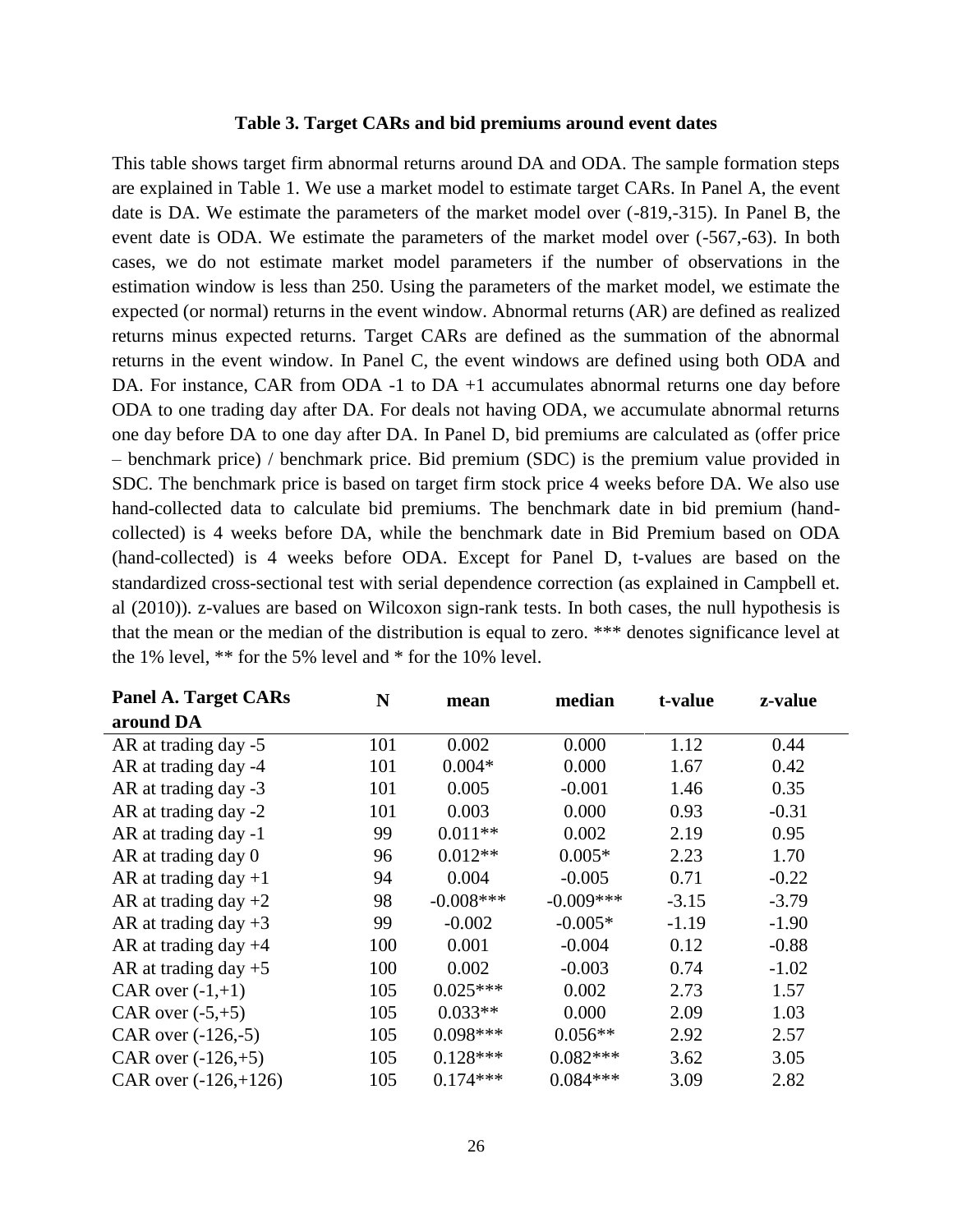| <b>Panel B. Target CARs</b>                 | N      | mean        | median      | t-value | z-value |
|---------------------------------------------|--------|-------------|-------------|---------|---------|
| around ODA                                  |        |             |             |         |         |
| AR at trading day -5                        | 76     | 0.006       | $-0.001$    | 1.63    | 0.66    |
| AR at trading day -4                        | 76     | $0.009**$   | $-0.001$    | 2.40    | 0.25    |
| AR at trading day -3                        | 76     | 0.006       | $-0.003$    | 1.41    | 0.06    |
| AR at trading day -2                        | 77     | $0.010**$   | $0.003*$    | 1.98    | 1.78    |
| AR at trading day -1                        | 77     | $0.020***$  | $0.007***$  | 3.44    | 3.51    |
| AR at trading day 0                         | $77\,$ | $0.028***$  | $0.010***$  | 4.14    | 3.21    |
| AR at trading day $+1$                      | 77     | 0.008       | $-0.005$    | 1.29    | $-0.24$ |
| AR at trading day $+2$                      | 77     | $-0.001$    | $-0.004$    | $-0.46$ | $-1.08$ |
| AR at trading day $+3$                      | 77     | 0.000       | $-0.006$    | $-0.35$ | $-1.11$ |
| AR at trading day +4                        | 77     | $-0.011***$ | $-0.006***$ | $-3.33$ | $-3.02$ |
| AR at trading day $+5$                      | $77\,$ | $-0.005$    | $-0.004$    | $-0.85$ | $-1.39$ |
| CAR over $(-1,+1)$                          | 78     | $0.055***$  | $0.024***$  | 5.26    | 3.97    |
| CAR over $(-5,+5)$                          | 78     | $0.067***$  | $0.037***$  | 4.08    | 3.84    |
| CAR over (-63,-5)                           | 78     | $0.085***$  | $0.042*$    | 2.59    | 1.76    |
| CAR over $(-63, +5)$                        | 78     | $0.146***$  | $0.083***$  | 4.32    | 3.33    |
| CAR over $(-63,+126)$                       | 78     | $0.186***$  | $0.053**$   | 3.18    | 2.40    |
| Panel C. Alternative event                  |        |             |             |         |         |
|                                             | N      | mean        | median      | t-value | z-value |
| windows                                     |        |             |             |         |         |
| CAR from ODA -1 to $DA +1$                  | 105    | $0.081***$  | $0.028***$  | 3.56    | 2.97    |
| CAR from ODA -5 to DA +5                    | 105    | $0.096***$  | $0.020**$   | 3.78    | 2.53    |
| CAR from ODA -5 to DA<br>$+126$             | 105    | $0.125***$  | $0.009*$    | 2.80    | 1.84    |
| CAR from ODA -63 to DA<br>$+126$            | 105    | $0.177***$  | $0.060***$  | 3.30    | 2.76    |
| <b>Panel D. Bid premiums</b>                | N      | mean        | median      | t-value | z-value |
| Bid premium based on DA<br>(SDC)            | 21     | 0.193       | $0.121*$    | 1.45    | 1.755   |
| Bid premium based on DA<br>(hand-collected) | 56     | $0.184**$   | $0.024**$   | 2.60    | 2.325   |